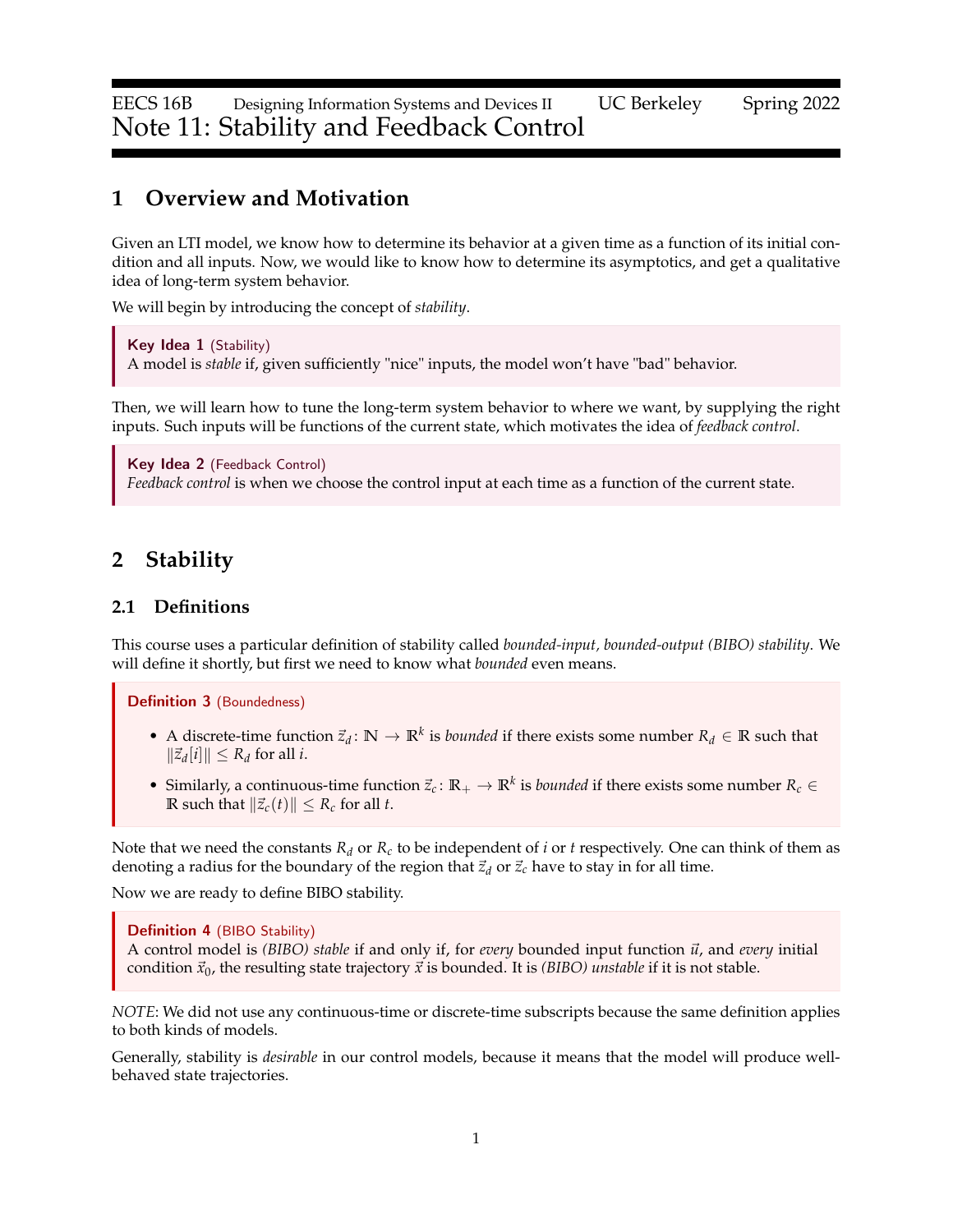A control model is *unstable* if it is not stable. More specifically, this means that we can find a bounded input and an initial condition which results in an unbounded state trajectory (i.e., one without an upper bound *R* on the norm that holds for all times) as the time(step) goes to  $\infty$ . Generally, instability is undesirable in our control models.

Now, we will find some equivalent conditions to BIBO stability in the models we have already explored.

### <span id="page-1-2"></span>**2.2 Asymptotic Stability**

Recall from [Note 9](https://www.eecs16b.org/notes/sp22/note9.pdf) the discrete-time model we use:

<span id="page-1-0"></span>Model 5 (Discrete-Time LTI Difference Equation Model) The model is of the form

$$
\vec{x}[i+1] = A\vec{x}[i] + B\vec{u}[i] \tag{1}
$$

$$
\vec{x}[0] = \vec{x}_0 \tag{2}
$$

for  $\vec{x}$ :  $\mathbb{N} \to \mathbb{R}^n$  the state vector as a function of timestep,  $\vec{u}$ :  $\mathbb{N} \to \mathbb{R}^m$  the control inputs as a function of timestep, and  $A \in \mathbb{R}^{n \times n}$ ,  $B \in \mathbb{R}^{n \times m}$  matrices.

Here is a characterization of stability for this model. Models for which this characterization holds are called *asymptotically stable*.

<span id="page-1-1"></span>Theorem 6 (Asymptotic Stability in [Discrete-Time LTI Difference Equation Model\)](#page-1-0) Suppose we are in [Discrete-Time LTI Difference Equation Model](#page-1-0) where  $A \in \mathbb{R}^{n \times n}$  has eigenvalues  $\lambda_1, \ldots, \lambda_n$ .

- (i) If  $|\lambda_i|$  < 1 for all *i*, then the model is stable.
- (ii) If there is a *j* such that  $|\lambda_j| > 1$ , then the model is unstable.

*The proof of Theorem [6](#page-1-1) is on the longer side and may distract from the overall flow of this note, so it is left to Appendix [A.1.](#page-12-0) We fully expect you to read the proof and understand it. It is completely in-scope for the course.*

*NOTE*: The eigenvalues of *A* may be real or complex. The  $|\cdot|$  refers to the complex magnitude function, i.e.,  $|x + jy| = \sqrt{x^2 + y^2}$ . This reduces to the more familiar absolute value function when  $\lambda$  is real.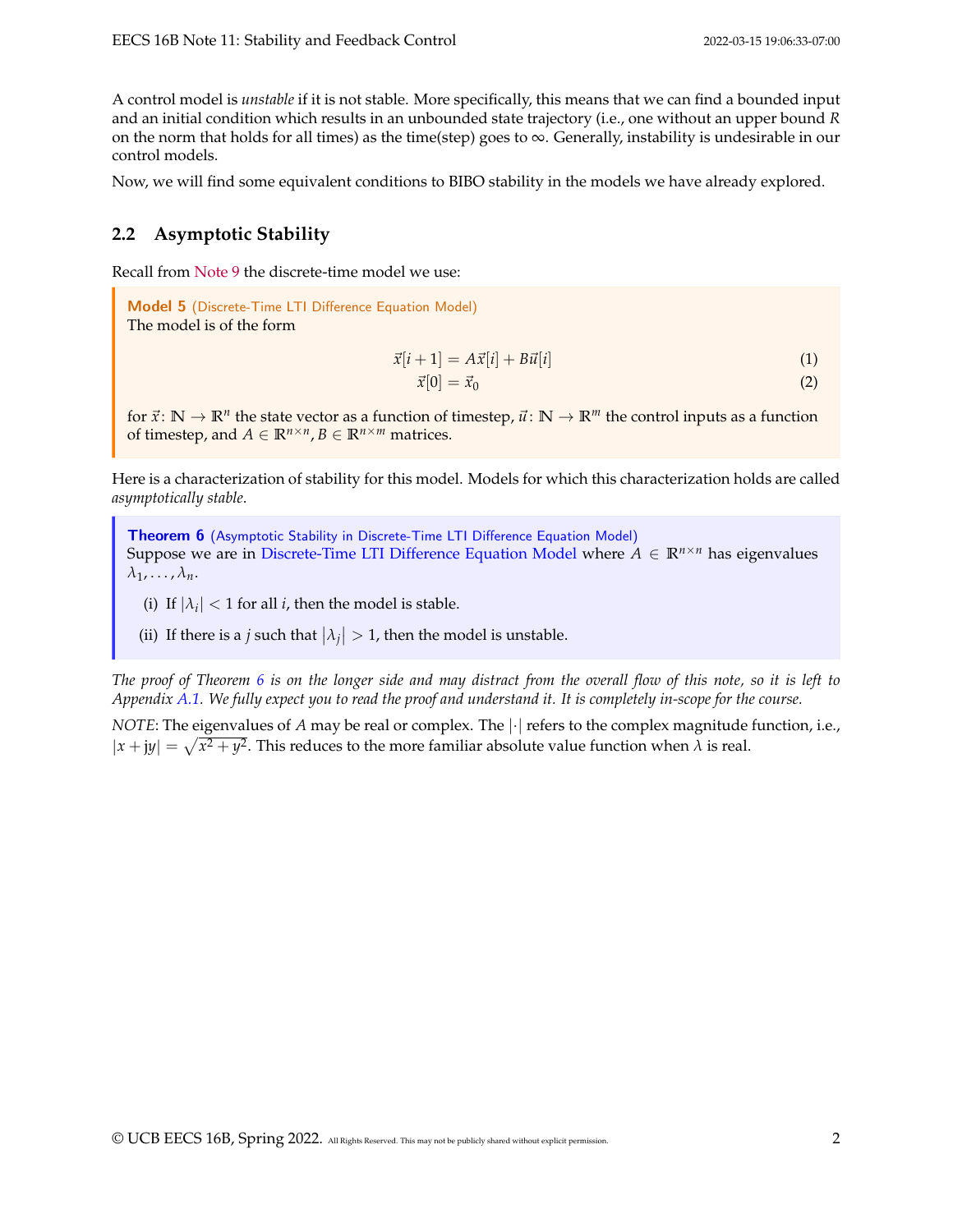

**Figure 1:** Here, we show the "discrete-time stability region" for the eigenvalues of *A*. The light red part,  $|\lambda| < 1$ , is where asymptotic stability is guaranteed, if all eigenvalues are in this region; the blue part,  $|\lambda| = 1$ , is where so-called *marginal stability* may occur; and the white part,  $|λ| > 1$  is where asymptotic stability is guaranteed *not* to occur.

We may also look at the stability of continuous-time models. Recall from [Note 9](https://www.eecs16b.org/notes/sp22/note9.pdf) the continuous-time model we use:

<span id="page-2-0"></span>Model 7 (Continuous-Time LTI Differential Equation Model) The model is of the form

$$
\frac{d}{dt}\vec{x}(t) = A\vec{x}(t) + B\vec{u}(t)
$$
\n(3)

$$
\vec{x}(0) = \vec{x}_0 \tag{4}
$$

for  $\vec{x}$ :  $\mathbb{R}_+ \to \mathbb{R}^n$  the state vector as a function of time,  $\vec{u}$ :  $\mathbb{R}_+ \to \mathbb{R}^m$  the control inputs as a function of time, and  $A \in \mathbb{R}^{n \times n}$ ,  $B \in \mathbb{R}^{n \times m}$  matrices.

Here is a characterization of (asymptotic) stability for this model.

<span id="page-2-1"></span>Theorem 8 (Asymptotic Stability in [Continuous-Time LTI Differential Equation Model\)](#page-2-0) Suppose we are in [Continuous-Time LTI Differential Equation Model](#page-2-0) where  $A \in \mathbb{R}^{n \times n}$  has eigenvalues  $\lambda_1, \ldots, \lambda_n$ .

(i) If  $\text{Re}\{\lambda_i\} < 0$  for all *i*, then the model is stable.

(ii) If there is an *j* such that  $\text{Re} \{\lambda_j\} > 0$ , then the model is unstable.

*The proof of Theorem [8](#page-2-1) is on the longer side and may distract from the overall flow of this note, so it is left to Appendix [A.1.](#page-12-0) We fully expect you to read the proof and understand it. It is completely in-scope for the course.*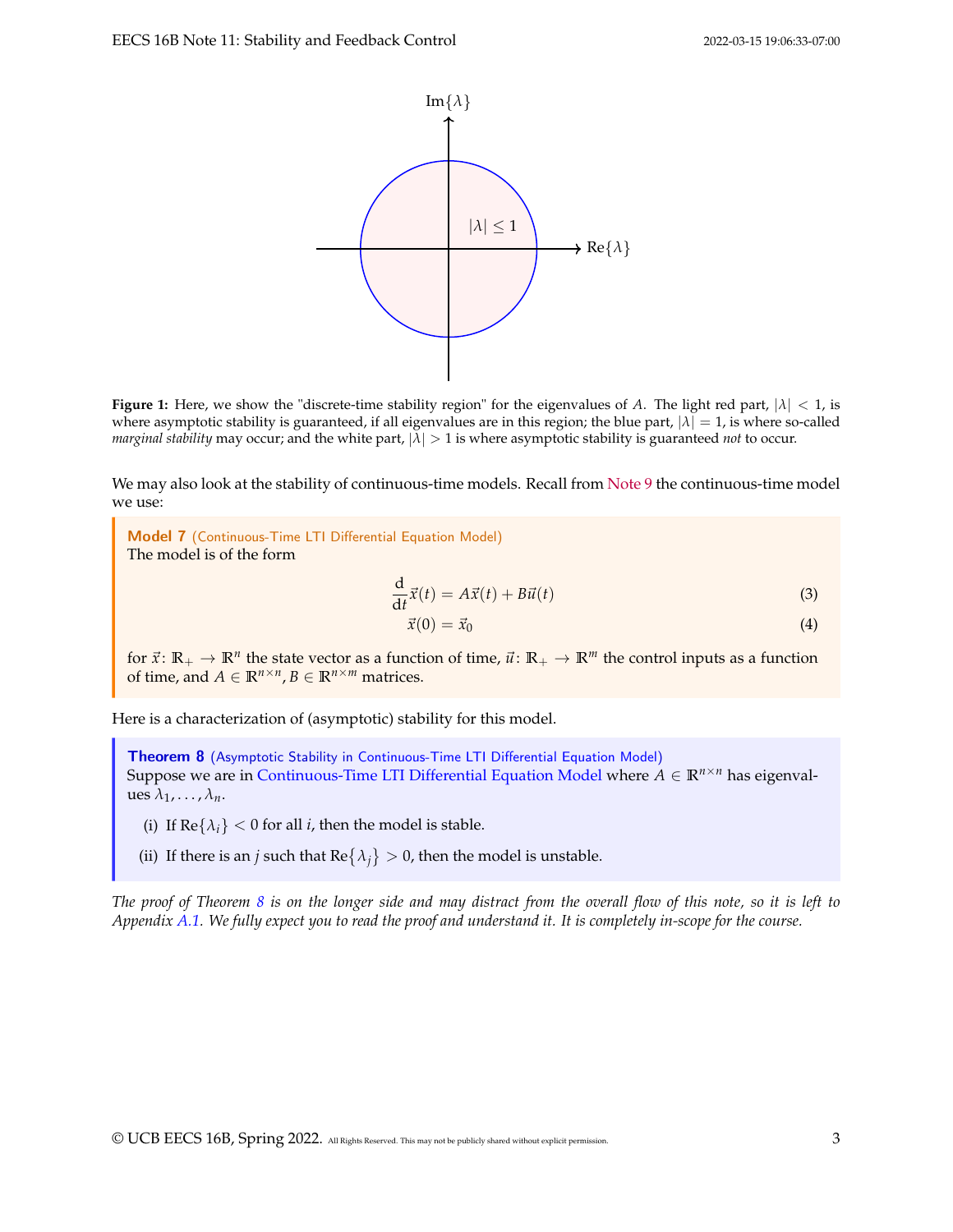

**Figure 2:** Here, we show the "continuous-time stability region" for the eigenvalues of A. The light red part,  $Re\{\lambda\} < 0$ , is where asymptotic stability is guaranteed, if all eigenvalues are in this region; the blue part,  $Re\{\lambda\} = 0$ , is where so-called *marginal stability* may occur; and the white part, Re{*λ*} > 0, is where asymptotic stability is guaranteed *not* to occur.

### <span id="page-3-1"></span>**2.3 Marginal Stability**

In discrete-time, we know whether the system is stable if all eigenvalues of *A* have magnitude strictly less than 1, and know the system is unstable if any eigenvalues of *A* has magnitude strictly greater than 1. We *do not* know what happens if all eigenvalues of *A* have magnitude less than *or equal to* 1, and some eigenvalues have magnitude exactly 1.

Correspondingly, in continuous-time, we know whether the system is stable if all eigenvalues of *A* have real part strictly less than 0, and know the system is unstable if any eigenvalues of *A* has real part strictly greater than 0. We *do not* know what happens if all eigenvalues of *A* have real part less than *or equal to* 0, and some eigenvalues have real part exactly 0.

Where *A* is diagonalizable, say  $A = V\Lambda V^{-1}$ , it turns out that there is a general way to check stability in these regimes. We have the following theorems characterizing stability in this context. Models which satisfy the following characterizations, but not the asymptotic stability characterizations, are called *marginally stable*.

<span id="page-3-0"></span>Theorem 9 (Marginal Stability in [Discrete-Time LTI Difference Equation Model](#page-1-0) when *A* is Diagonalizable) Suppose we are in [Discrete-Time LTI Difference Equation Model](#page-1-0) where *A* ∈ **R***n*×*<sup>n</sup>* is diagonalizable,  $\sum_{i=1}^{n} A_i = V \Lambda V^{-1}$ , with eigenvalues  $\lambda_1, \ldots, \lambda_n$ .

- (i) If  $|\lambda_i| \leq 1$  for all *i*, and for every *i* such that  $|\lambda_i| = 1$  we have that the *i*<sup>th</sup> row of  $V^{-1}B$  is  $\vec{0}_m^{\top}$ , then the model is stable.
- (ii) If there is a *j* such that  $|\lambda_j| > 1$ , or a *j* such that  $|\lambda_j| = 1$  and the *j*<sup>th</sup> row of  $V^{-1}B$  is nonzero, then the model is unstable.

*The proof of Theorem [9](#page-3-0) is on the longer side and may distract from the overall flow of this note, so it is left to Appendix [A.2.](#page-21-0) We fully expect you to read the proof and understand it. It is completely in-scope for the course.*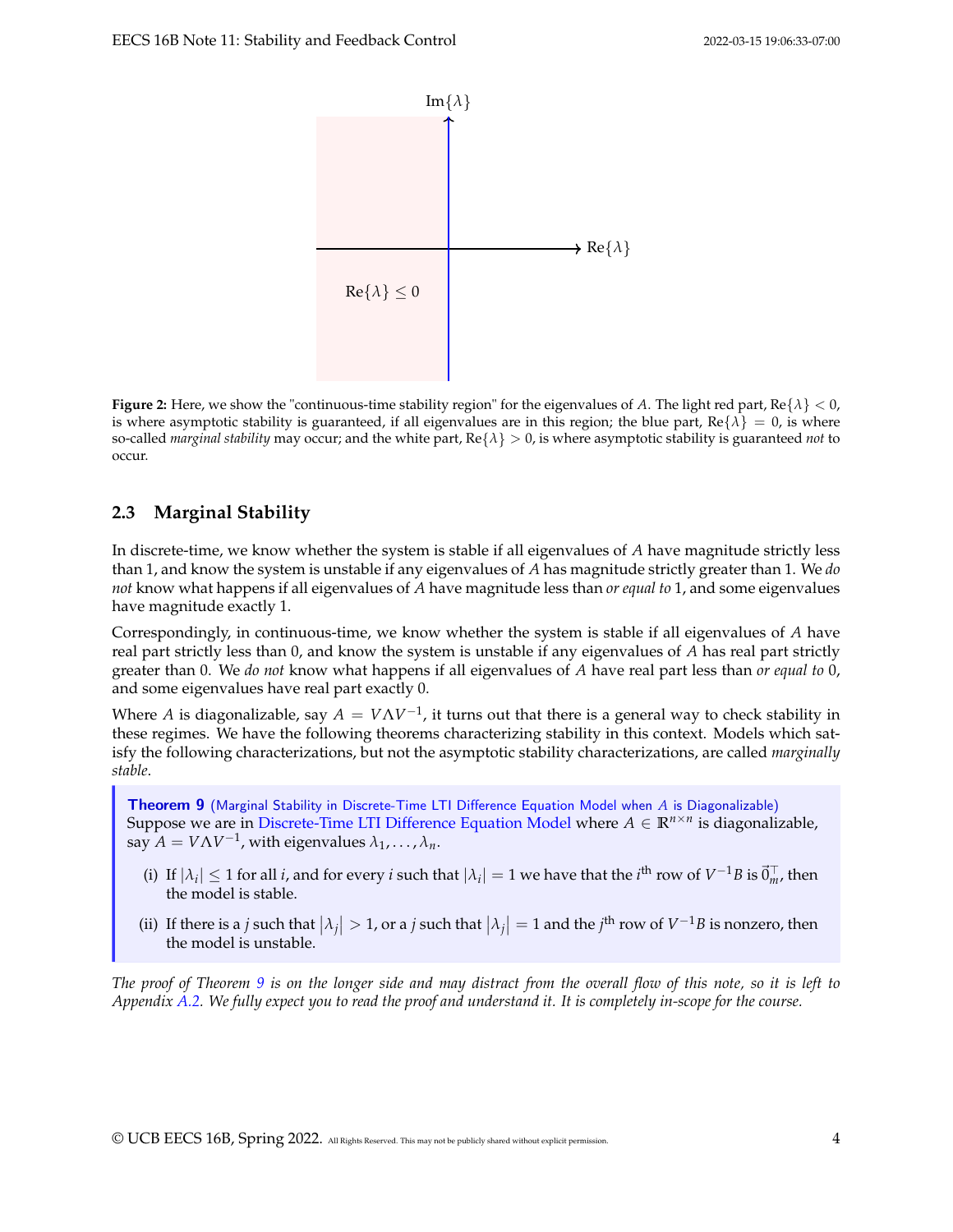<span id="page-4-0"></span>Theorem 10 (Marginal Stability in [Discrete-Time LTI Difference Equation Model](#page-1-0) when *A* is Diagonalizable) Suppose we are in [Continuous-Time LTI Differential Equation Model](#page-2-0) where  $A \in \mathbb{R}^{n \times n}$  is diagonalizable, say  $A = V\Lambda V^{-1}$ , with eigenvalues  $\lambda_1, \ldots, \lambda_n$ .

- (i) If  $\text{Re} \{\lambda_i\} \leq 0$  for all *i*, and for every *i* such that  $\text{Re} \{\lambda_i\} = 0$  we have that the *i*<sup>th</sup> row of  $V^{-1}B$  is  $\vec{0}_m^{\top}$  , then the model is stable.
- (ii) If there is a *j* such that Re $\{\lambda_j\} > 0$ , or a *j* such that Re $\{\lambda_j\} = 0$  and the *j*<sup>th</sup> row of  $V^{-1}B$  is nonzero, then the model is unstable.

*The proof of Theorem [10](#page-4-0) is on the longer side and may distract from the overall flow of this note, so it is left to Appendix [A.2.](#page-21-0) We fully expect you to read the proof and understand it. It is completely in-scope for the course.*

The condition that the  $i^{\text{th}}$  row of  $V^{-1}B$  is  $\vec{0}_m$  essentially ensures that the input cannot perturb the  $i^{\text{th}}$  row of the diagonalizable system in order to send it to infinity. This is what forms the core of the proof.

We conclude this section with a warning; that these conditions only hold when *A* is diagonalizable. The conditions for general *A* are much more subtle and mathematically sophisticated, and are best left to later study. Later, we present examples of where the theorems break down.

### **2.4 Stability Sanity-Checking**

Right now, it may not be clear why our conditions for discrete-time and continuous-time stability are different, or even why they are what they are. For intuition about this, it may help to review the scalar cases.

In the scalar case, the [Discrete-Time LTI Difference Equation Model](#page-1-0) has state trajectory

$$
x[i] = a^i x_0 + \sum_{k=0}^{i-1} a^{i-1-k} b u[k].
$$
\n(5)

Looking at only the first term, we can see whether its magnitude goes to  $\infty$  ("blows up"). If the first term "blows up", we know that the system is unstable, because we can feed in  $u[k] = 0$  for all *k*, and let the state "blow up". If the first term does not "blow up", then we would need to show that the second term does not "blow up" either; and that is exactly what we do in the proof.

For now, it is important to get an intuitive idea of what is happening with the first term, and in particular the behavior of  $\bar{z}^i$  for a complex number *z*. More formally, suppose  $z := re^{j\omega} \in \mathbb{C}$  is a complex number. Then

$$
z^{i} = r^{i} e^{j \cdot \omega i} = r^{i} \cos(\omega i) + j r^{i} \sin(\omega i).
$$
 (6)

The idea is that *r* controls the rate of growth of  $|z^t|$ , and  $\omega$  controls any oscillatory behavior.

- When  $|z| < 1$ , the envelope  $r^i \to 0$ , so  $z^i$  decays to 0, although if  $\omega \neq 0$  it also has oscillatory behavior due to the sine/cosine.
- When  $|z| = 1$ , the envelope  $r^i = 1$ , so if  $\omega \neq 0$  then  $z^i = \cos(\omega i) + j\sin(\omega i)$  oscillates around the complex unit circle  $\{z \in \overline{C} : |z| = 1\}.$
- When  $|z| > 1$ , the envelope  $r^i \to \infty$ , so  $z^i$  blows up to  $\infty$ , although if  $\omega \neq 0$  it also has oscillatory behavior due to the sine/cosine.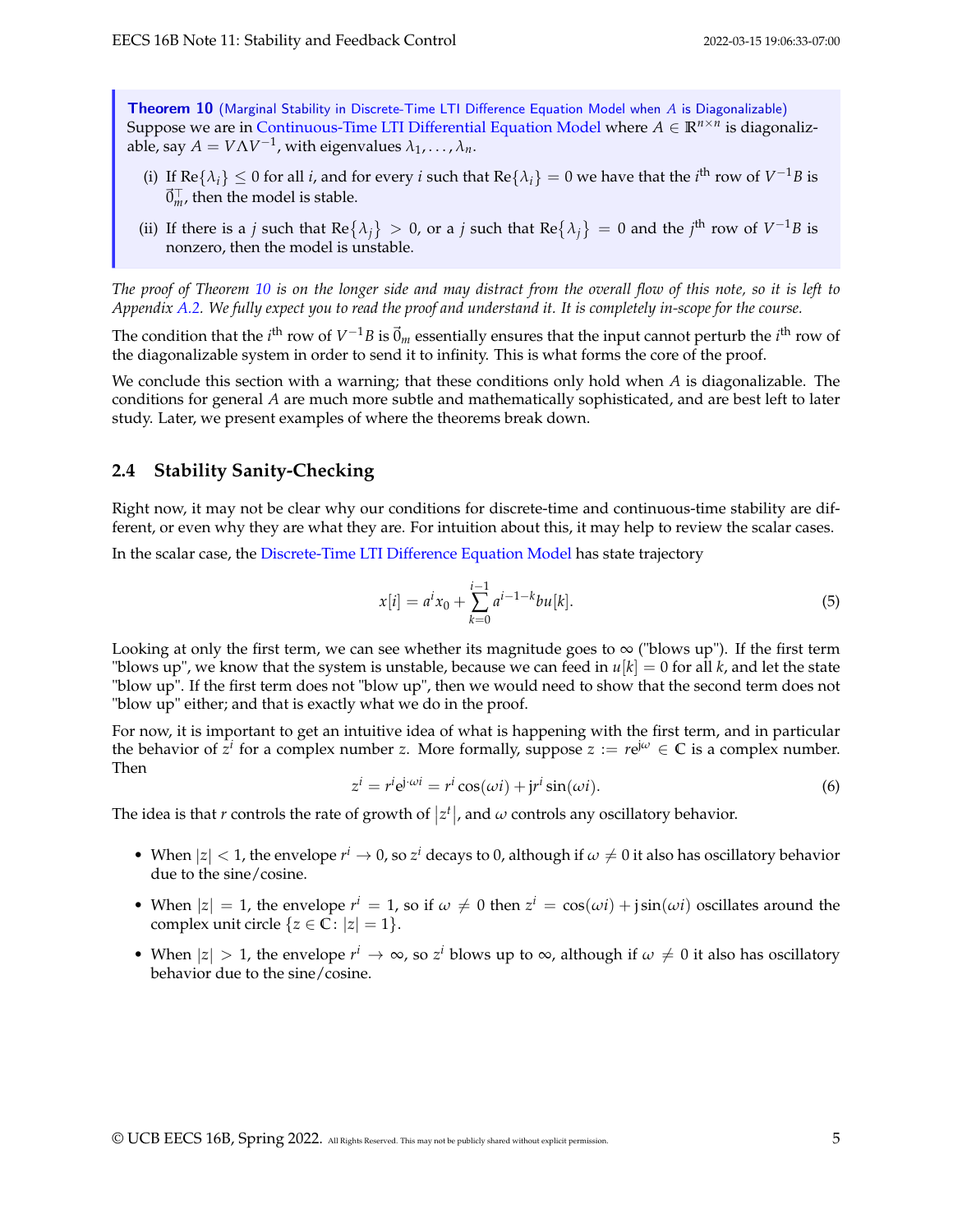

**Figure 3:** The real part of  $z^t$  for various values of *z* in the complex plane. It grows unbounded when  $|z| > 1$ , decays to zero when  $|z| < 1$ , and has constant amplitude when *z* is on the unit circle ( $|z| = 1$ ).

So when  $|z| > 1$  then the first term "blows up", and we can see that this is an indicator of instability.

We can also consider the continuous-time and do a similar analysis. In the scalar case, the [Continuous-Time](#page-2-0) [LTI Differential Equation Model](#page-2-0) has state trajectory

$$
x(t) = e^{at}x_0 + \int_0^t e^{a(t-\tau)}bu(\tau) d\tau.
$$
 (7)

Looking again at only the first term, we can see whether it "blows up". If the first term "blows up", we know that the system is unstable, because we can feed in  $u(τ) = 0$  for all  $τ$ , and let the state "blow up". If the first term does not "blow up", then we would need to show that the second term does not "blow up" either; and that is exactly what we do in the proof.

For now, it is important to get an intuitive idea of what is happening with the first term, and in particular the behavior of  $e^{st}$  for a complex number *s*. More formally, suppose  $s := \alpha + j\omega \in \mathbb{C}$  is a complex number. Then

$$
e^{st} = e^{(\alpha + j\omega)t} = e^{\alpha t} e^{j\omega t} = e^{\alpha t} \cos(\omega t) + j e^{\alpha t} \sin(\omega t).
$$
\n(8)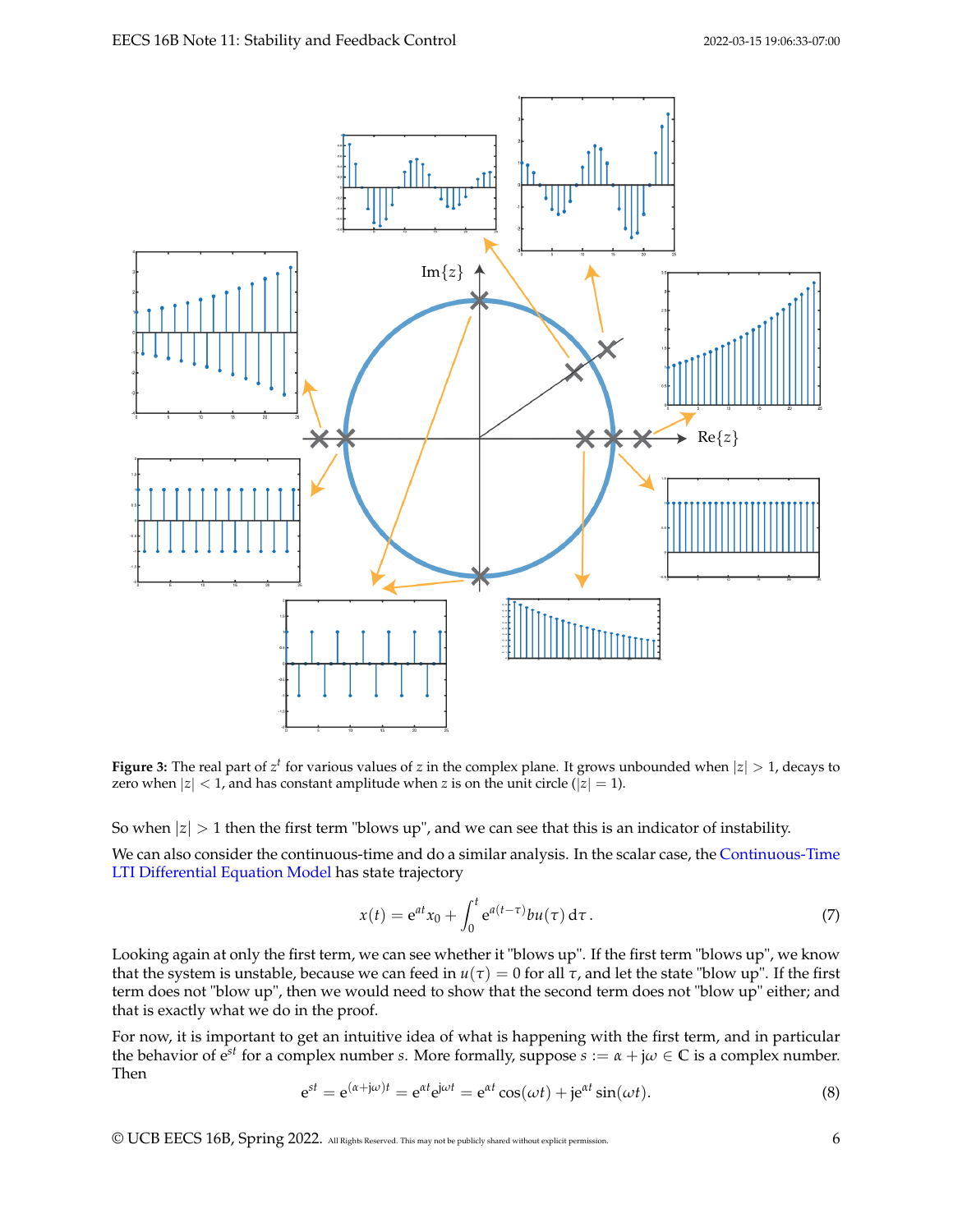The idea is that  $\alpha$  controls the rate of growth of  $|e^{st}|$ , and  $\omega$  controls any oscillatory behavior.

- When  $\text{Re}\{s\} < 0$ , the envelope  $e^{\alpha t} \to 0$ , so  $e^{st}$  decays to 0, although if  $\omega \neq 0$  then it also has oscillatory behavior due to the sine/cosine.
- When  $\text{Re}\{s\} = 0$ , the envelope  $e^{\alpha t} = 1$ , so if  $\omega \neq 0$  then  $e^{st} = \cos(\omega t) + j\sin(\omega t)$  oscillates around the complex unit circle  $\{z \in \mathbb{C} : |z| = 1\}.$
- When  $\text{Re}\{s\} > 0$ , the envelope  $e^{\alpha t} \to \infty$ , so  $e^{st}$  blows up to  $\infty$ , although if  $\omega \neq 0$  it also has oscillatory behavior due to the sine/cosine.



**Figure 4:** The real part of e*st* for various values of *s* in the complex plane. Note that e*st* is oscillatory when *s* has an imaginary component. It grows unboundedly when Re{*s*} > 0, decays to 0 when Re{*s*} < 0, and has constant amplitude when  $\text{Re}\{s\} = 0$ .

When  $\text{Re}\{s\} > 0$  then the first term "blows up", and this is an indicator of instability.

### **2.5 Examples**

The discrete-time model

$$
x[i+1] = 3x[i] + 2u[i] \tag{9}
$$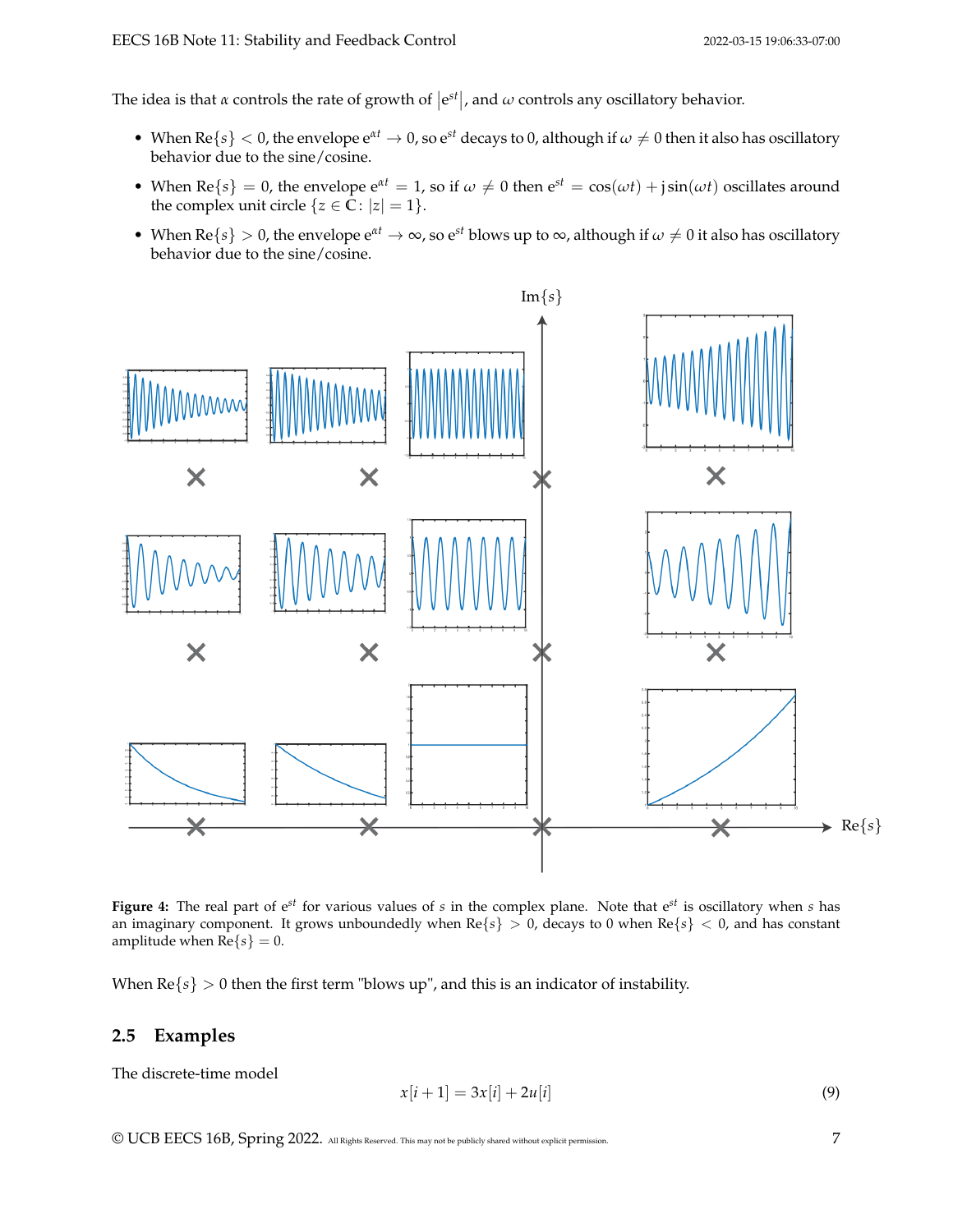#### EECS 16B Note 11: Stability and Feedback Control 2022-03-15 19:06:33-07:00

has the solution

$$
x[i] = 3^i x[0] + 2 \sum_{k=0}^{i-1} 3^{i-1-k} u[k]
$$
\n(10)

and even if  $u[k]=0$  for all  $k$ , we still have  $x[i]=3^i x[0]$  which goes off to  $\pm\infty$  as long as  $x[0]\neq 0.$  So this system is unstable.

If instead the model is

$$
x[i+1] = \frac{1}{3}x[i] + 2u[i] \tag{11}
$$

then the solution is

$$
x[i] = \frac{x[0]}{3^i} + 2\sum_{k=0}^{i-1} \frac{u[k]}{3^{i-1-k}}.
$$
\n(12)

It can be shown that no matter what *x*[0] is, and with bounded *u*, that *x* is bounded, and therefore stable.

One can come up with continuous-time examples as well. For example, if we have the model

$$
\frac{\mathrm{d}}{\mathrm{d}t}x(t) = 3x(t) + 2u(t) \tag{13}
$$

then the solution is

$$
x(t) = e^{3t}x(0) + 2\int_0^t e^{3(t-\tau)}u(\tau) d\tau.
$$
 (14)

Even if  $u(\tau) = 0$  for all  $\tau$ , we still have  $x(t) = e^{3t}x(0)$  which goes off to  $\pm\infty$  as long as  $x(0) \neq 0$ . So this system is unstable.

We could instead consider the model

$$
\frac{\mathrm{d}}{\mathrm{d}t}x(t) = -3x(t) + 2u(t) \tag{15}
$$

which has solution

$$
x(t) = e^{-3t}x(0) + 2\int_0^t e^{-3(t-\tau)}u(\tau) d\tau.
$$
 (16)

It can be shown that no matter what  $x(0)$  is, and with bounded  $u$ , that  $x$  is bounded, and therefore stable. Now consider the following example in discrete-time:

$$
\vec{x}[i+1] = \begin{bmatrix} 1 & 1 \\ 0 & 1 \end{bmatrix} \vec{x}[i] \quad \text{with} \quad \vec{x}_0 := \begin{bmatrix} 1 \\ 1 \end{bmatrix}.
$$
 (17)

One can show that *A* has one distinct eigenvalue –  $\lambda_1 = 1$  – and that this eigenvalue has a one-dimensional eigenspace – Null $(A - \lambda_1 I)$  = Span $\begin{pmatrix} 1 \ 0 \end{pmatrix}$ . This matrix is not diagonalizable, and so we cannot use our marginal stability theorems.

This example is important because all eigenvalues of  $A$  have magnitude  $\leq 1$ , but with this initial condition the state trajectory is unbounded. Indeed, one can show that

$$
A^i \vec{x}_0 = \begin{bmatrix} i+1\\1 \end{bmatrix} \tag{18}
$$

whose norm goes to  $\infty$  in the limit  $i \to \infty$ . Thus the model is not BIBO stable. So our marginal stability theorem would break if we tried using it.

A corresponding example in the continuous-time case is

$$
A := \begin{bmatrix} 0 & 1 \\ 0 & 0 \end{bmatrix} \qquad \vec{x}_0 := \begin{bmatrix} 1 \\ 1 \end{bmatrix} \tag{19}
$$

from which one can show that  $x_2(t)$  is a nonzero constant and  $x_1(t)$  is linear, hence unbounded. Thus the model is not BIBO stable.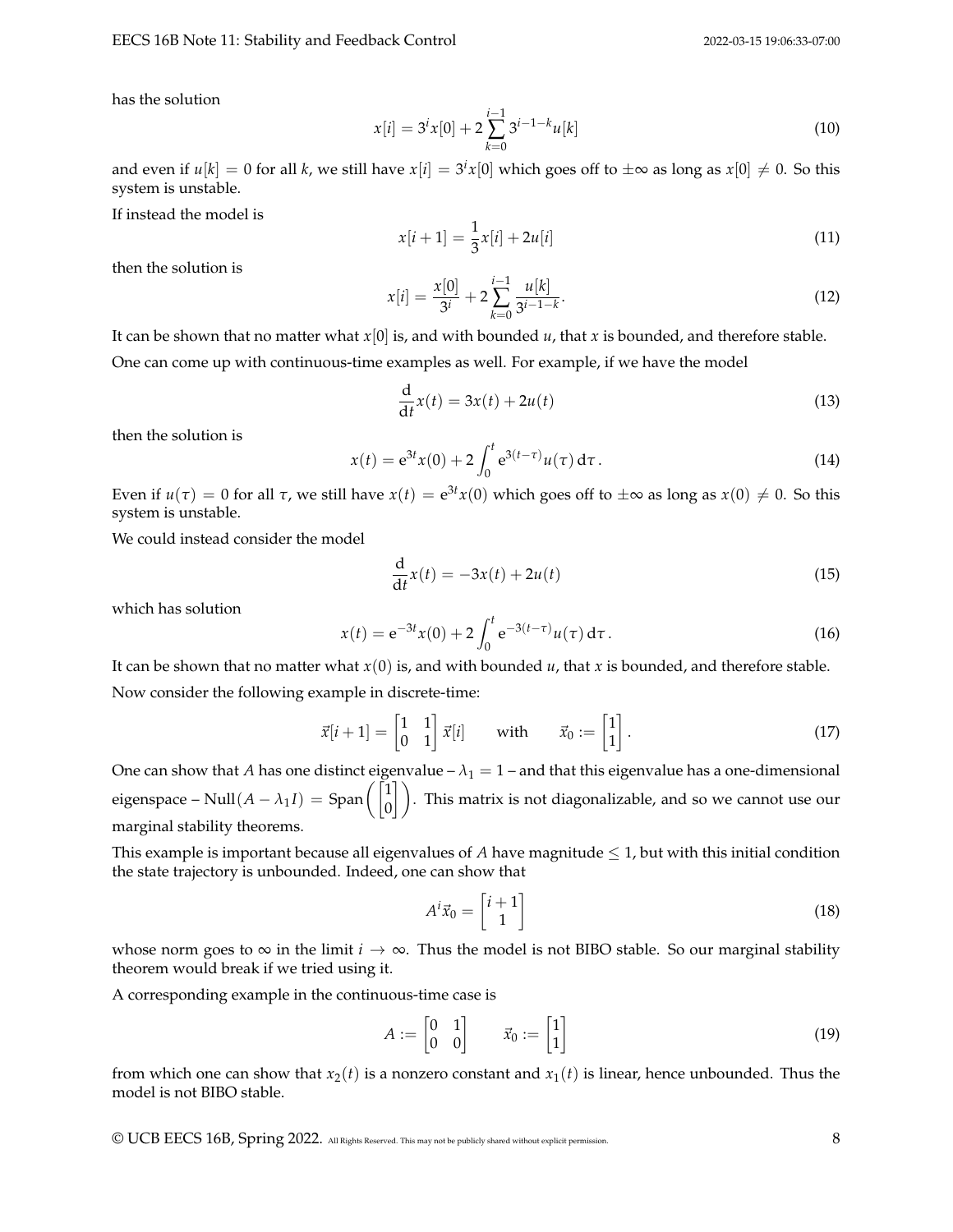# **3 Feedback Control**

We usually want a given LTI model to be stable. Sometimes, our system identification process, or nature itself, gives us an unstable model. In this case we use *state feedback control*.

Definition 11 (Feedback Control)

*Feedback control* is when the input at a given time is a function of the state at that time:

$$
\vec{u}[i] = \vec{f}(\vec{x}[i]) \qquad \text{or} \qquad \vec{u}(t) = \vec{f}(\vec{x}(t)) \tag{20}
$$

for some function  $\vec{f}$ :  $\mathbb{R}^n \to \mathbb{R}^m$ .

Feedback control is also called *closed loop* control, because the input is a function of the state, which itself is a linear function of the previous input, and so on.

$$
\vec{x}[i+1] = A\vec{x}[i] + B\vec{u}[i]
$$
\n
$$
\vec{u}[i] \qquad \qquad \vec{x}[i]
$$
\n
$$
\vec{u}[i] = \vec{f}(\vec{x}[i])
$$

**Figure 5:** Closed-loop system in discrete-time.

This is in opposition to *open loop* control, which is when the inputs are not a function of the state.

$$
\underline{\hspace{2cm}}\qquad \qquad \vec{u}[0],\vec{u}[1],\vec{u}[2],\dots \underline{\hspace{2cm}} \underline{\hspace{2cm}}\times \vec{X}[i+1] = A\vec{x}[i] + B\vec{u}[i]
$$

**Figure 6:** Open-loop system in discrete-time.

### **3.1 Discrete-Time Feedback Control**

Theorem 12 (Discrete-Time Feedback Control) Suppose in the [Discrete-Time LTI Difference Equation Model](#page-1-0) we apply the closed-loop control:

$$
\vec{u}[i] := \vec{u}_{\text{CL}}[i] := F\vec{x}[i] + \vec{u}_{\text{OL}}[i] \tag{21}
$$

for some matrix  $F \in \mathbb{R}^{m \times n}$  and some open-loop sequence of inputs  $\vec{u}_{OL} : \mathbb{N} \to \mathbb{R}^m$ . Then the model becomes

$$
\vec{x}[i+1] = A_{\text{CL}}\vec{x}[i] + B\vec{u}_{\text{OL}}[i] \tag{22}
$$

$$
\vec{x}[0] = \vec{x}_0 \tag{23}
$$

where  $A_{\text{CL}} := A + BF$ .

*Proof.*

$$
\vec{x}[i+1] = A\vec{x}[i] + B\vec{u}[i] \tag{24}
$$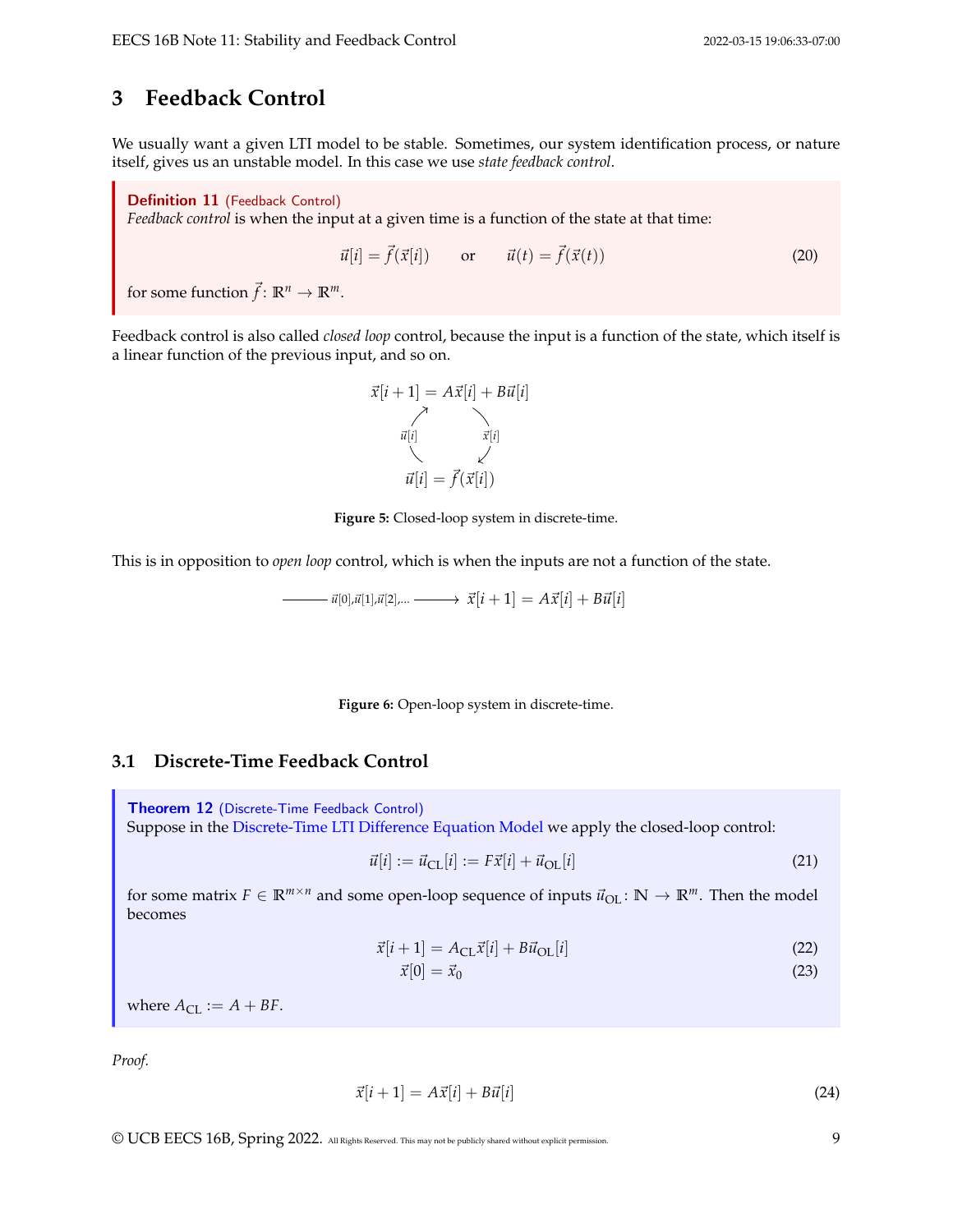$$
=A\vec{x}[i] + B\vec{u}_{\text{CL}}[i] \tag{25}
$$

$$
=A\vec{x}[i] + B(F\vec{x}[i] + \vec{u}_{\text{OL}}[i])\tag{26}
$$

$$
=A\vec{x}[i] + BF\vec{x}[i] + B\vec{u}_{\text{OL}}[i] \tag{27}
$$

$$
= (A + BF)\vec{x}[i] + B\vec{u}_{\text{OL}}[i] \tag{28}
$$

$$
= A_{\rm CL} \vec{x}[i] + B \vec{u}_{\rm OL}[i]. \tag{29}
$$

 $\Box$ 

*NOTE*: We usually take  $\vec{u}_{OL}[i] = 0$  for all *i*, so that  $\vec{u}[i] = F\vec{x}[i]$  for all *i*. There are some cases, however, where we would like the open-loop input to be nonzero.

*NOTE*: By Theorem [6,](#page-1-1) *if all eigenvalues*  $\lambda$  *of*  $A_{CL}$  *have*  $|\lambda| < 1$ *, this system is stable.* 

### **3.2 Continuous-Time Feedback Control**

The analysis for the continuous-time feedback control is not much different from the discrete-time feedback control.

Theorem 13 (Continuous-Time Feedback Control) Suppose in the [Continuous-Time LTI Differential Equation Model](#page-2-0) we apply the closed-loop control:

$$
\vec{u}(t) := \vec{u}_{\text{CL}}(t) := F\vec{x}(t) + \vec{u}_{\text{OL}}(t) \tag{30}
$$

for some matrix  $F \in \mathbb{R}^{m \times n}$  and some open-loop input function  $\vec{u}_{OL} : \mathbb{R}_+ \to \mathbb{R}^m$ . Then the model becomes

$$
\frac{\mathrm{d}}{\mathrm{d}t}\vec{x}(t) = A_{\mathrm{CL}}\vec{x}(t) + B\vec{u}_{\mathrm{OL}}(t)
$$
\n(31)

$$
\vec{x}(0) = \vec{x}_0 \tag{32}
$$

where  $A_{CL} := A + BF$ .

*Proof.*

$$
\frac{\mathrm{d}}{\mathrm{d}t}\vec{x}(t) = A\vec{x}(t) + B\vec{u}(t) \tag{33}
$$

$$
= A\vec{x}(t) + B\vec{u}_{\text{CL}}(t) \tag{34}
$$

$$
= A\vec{x}(t) + B(F\vec{x}(t) + \vec{u}_{\text{OL}}(t))
$$
\n(35)

$$
= A\vec{x}(t) + BF\vec{x}(t) + B\vec{u}_{\text{OL}}(t) \tag{36}
$$

$$
= (A + BF)\vec{x}(t) + B\vec{u}_{\text{OL}}(t) \tag{37}
$$

$$
= A_{\text{CL}}\vec{x}(t) + B\vec{u}_{\text{OL}}(t). \tag{38}
$$

 $\Box$ 

*NOTE*: Again, we usually take  $\vec{u}_{OL}(t) = 0$  for all *t*. *NOTE*: By Theorem [8,](#page-2-1) *if all eigenvalues*  $\lambda$  *of*  $A_{CL}$  *have*  $Re\{\lambda\} < 0$ *, then the system is stable.* 

### **3.3 Stabilizing a Model**

Since in both cases the *A* matrix for the closed-loop system is  $A_{CL} = A + BF$ , we are able to use the following procedure to see if a model is stabilizable by linear closed-loop control.

An example of this algorithm will be included in the next subsection.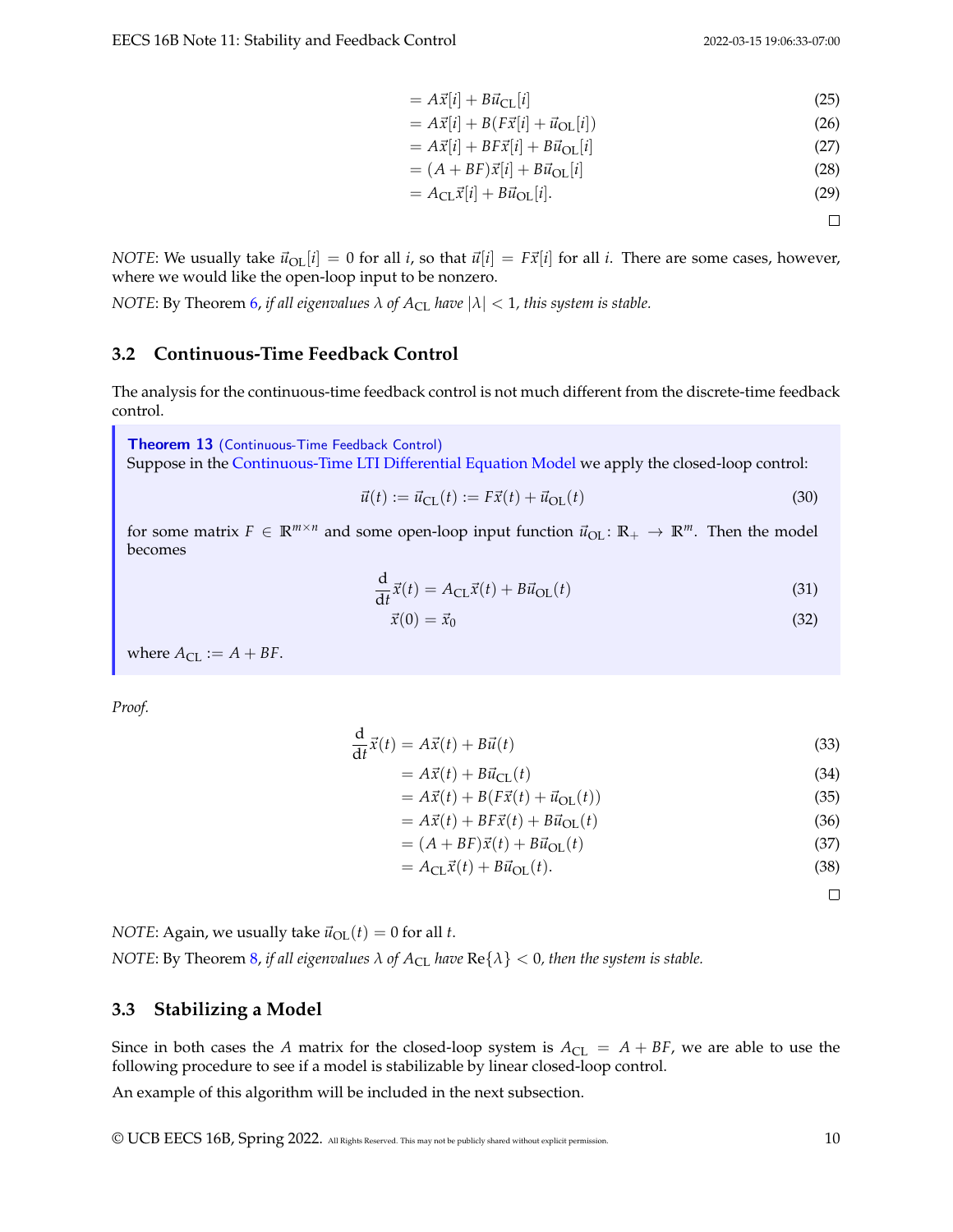#### **Algorithm 14** Stabilizing Models

**Input:** Original  $A \in \mathbb{R}^{n \times n}$  and  $B \in \mathbb{R}^{n \times m}$  matrices **Output:** Whether or not closed-loop control can be used to make the model stable 1: Write symbolically  $F :=$  $\lceil$  $\overline{\phantom{a}}$  $f_{11}$   $\cdots$   $f_{1n}$  $:$   $:$   $:$   $:$  $f_{m1}$   $\cdots$   $f_{mn}$ 1  $\overline{\phantom{a}}$ 2: Compute eigenvalues of  $A_{CL} := A + BF$  in terms of  $f_{11}, \ldots, f_{mn}$ . 3: **if** there is a way to set  $f_1, \ldots, f_m$  so that system is stable **then** 4: **return** STABILIZABLE, and such a  $(f_{11}, \ldots, f_{mn})$ 5: **else** 6: **return** NOT STABILIZABLE 7: **end if**

### **3.4 Example**

We do a discrete-time feedback control example; the continuous-time case works similarly, with the caveat that the conditions for stability as described by Theorem [6](#page-1-1) are different from those described by Theorem [8,](#page-2-1) so it is important to be careful in determining which one applies.

Imagine our original model is:

$$
\vec{x}[i+1] = \begin{bmatrix} 0 & 1 \\ 2 & 3 \end{bmatrix} \vec{x}[i] + \begin{bmatrix} 0 \\ 1 \end{bmatrix} u[i]. \tag{39}
$$

If we apply the feedback

$$
u[i] = F\vec{x}[i] \qquad \text{where} \qquad F := [f_1 \quad f_2] \tag{40}
$$

then we get

$$
A_{\text{CL}} := A + BF = \begin{bmatrix} 0 & 1 \\ 2 & 3 \end{bmatrix} + \begin{bmatrix} 0 \\ 1 \end{bmatrix} \begin{bmatrix} f_1 & f_2 \end{bmatrix} = \begin{bmatrix} 0 & 1 \\ 2 + f_1 & 3 + f_2 \end{bmatrix}.
$$
 (41)

The eigenvalues of this are determined by the characteristic polynomial

$$
p_{A_{\text{CL}}}(\lambda) := \det(A_{\text{CL}} - \lambda I_2) \tag{42}
$$

$$
= det \left( \begin{bmatrix} -\lambda & 1\\ 2+f_1 & 3+f_2-\lambda \end{bmatrix} \right)
$$
 (43)

$$
= (-\lambda)(3 + f_2 - \lambda) - 1 \cdot (2 + f_1)
$$
\n(44)

$$
= \lambda^2 - (3 + f_2)\lambda - (2 + f_1). \tag{45}
$$

We can find the roots, and thus the eigenvalues using the following method. Imagine that  $p_{A_{CL}}$  has two roots  $\lambda_1$  and  $\lambda_2$ . Since the leading coefficient of  $p_{A_{CL}}(\lambda)$  is 1, we know that it has the form

$$
p_{A_{\text{CL}}}(\lambda) = (\lambda - \lambda_1)(\lambda - \lambda_2) \tag{46}
$$

$$
= \lambda^2 - (\lambda_1 + \lambda_2)\lambda + \lambda_1\lambda_2.
$$
 (47)

Thus, matching coefficients of  $\lambda$ , we have the system of equations

$$
3 + f_2 = \lambda_1 + \lambda_2 \tag{48}
$$

$$
-2 - f_1 = \lambda_1 \lambda_2. \tag{49}
$$

Thus

$$
f_1 = -2 - \lambda_1 \lambda_2 \tag{50}
$$

$$
f_2 = \lambda_1 + \lambda_2 - 3. \tag{51}
$$

If we want to set particular eigenvalues  $\lambda_1$  and  $\lambda_2$  for  $A_{CL}$ , we use the above expression to determine the feedback control.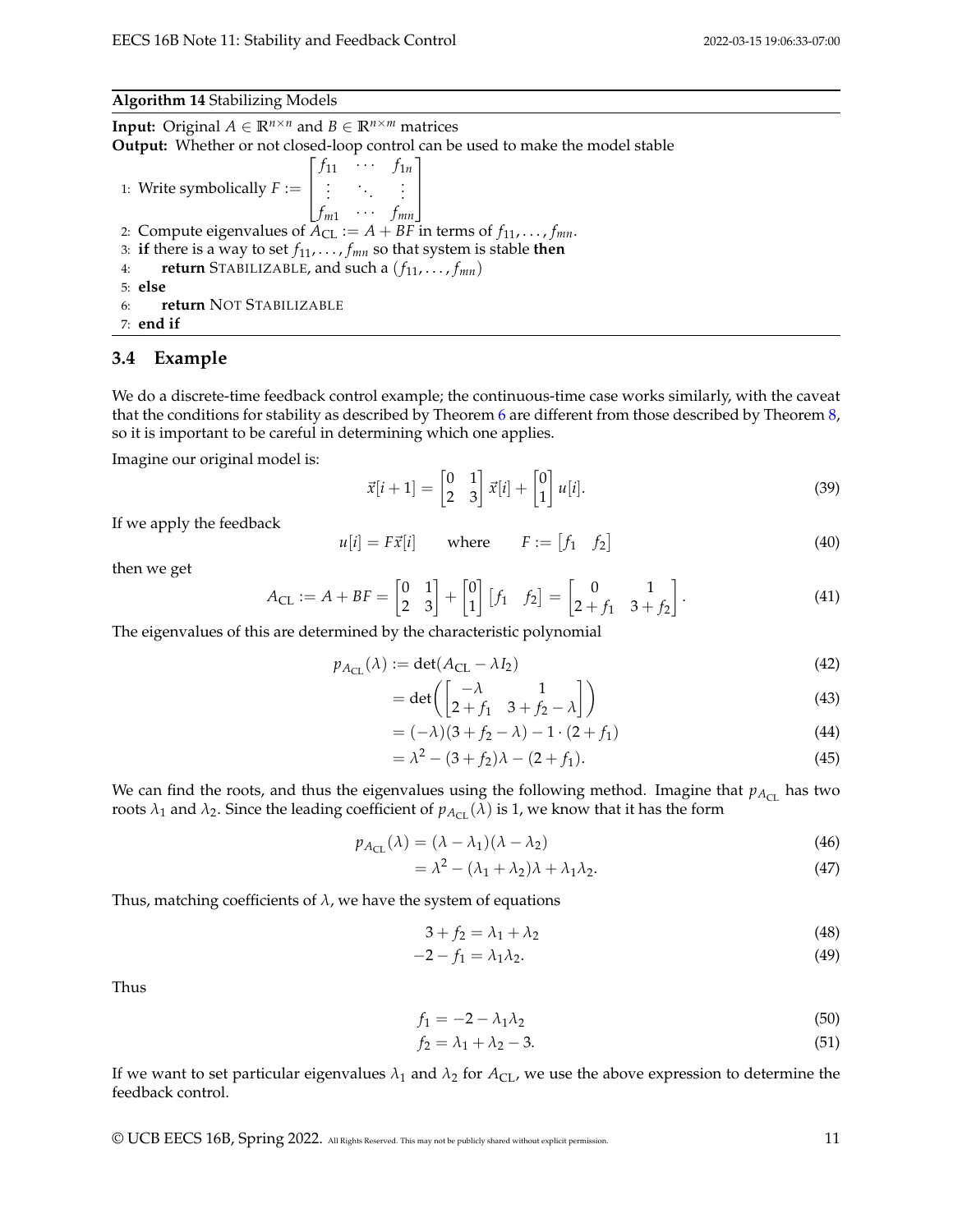# **4 Final Comments**

Overall, we have discussed the limiting behavior of the LTI models we usually work with. We have also discussed when and how we can change this behavior by applying the correct desired sequence of inputs.

This is the first time that we explicitly discuss the effect inputs may have on a control system. In this note, the analysis is somewhat qualitative and centers around limiting behavior. In future notes, we will be more quantitative about how to use control inputs to reach a particular state in a certain amount of steps [\(Note](https://www.eecs16b.org/notes/sp22/note12.pdf) [12\)](https://www.eecs16b.org/notes/sp22/note12.pdf) and minimal energy consumption [\(Note 16\)](https://www.eecs16b.org/notes/sp22/note16.pdf).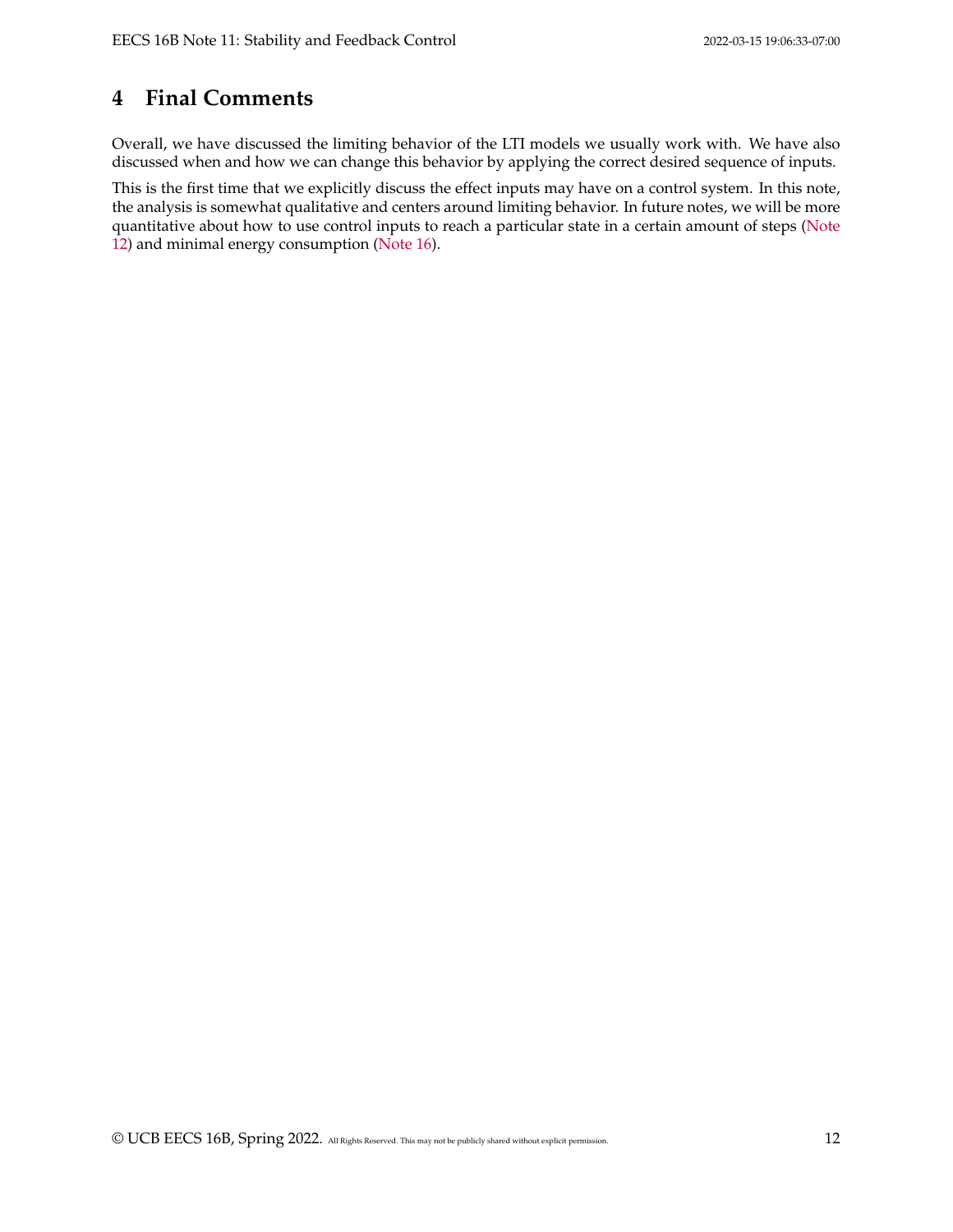# **A Proofs for Section [2](#page-0-0)**

Our stability proofs in Section [2](#page-0-0) assume everything is actually in the complex domain, i.e., all numbers in the matrices and vectors may be complex numbers. This is so that we don't have any issues with complex eigenvalues breaking our theorems when we construct vector solutions from scalar solutions.

We will need the following very useful result.

```
Theorem 15 (Triangle Inequality)
We have
                     |x + y| \le |x| + |y| for all x, y \in \mathbb{R} (Absolute value.)
                     |x + y| \le |x| + |y| for all x, y \in \mathbb{C} (Complex magnitude.)
                     \|\vec{x} + \vec{y}\| \leq \|\vec{x}\| + \|\vec{y}\| for all \vec{x}, \vec{y} \in \mathbb{R}^n(Norm.)
                                                                                                                            (52)
```
Interpreting integrals as weighted sums, we also have

$$
\begin{array}{ccc}\n\left|\int_{a}^{b} f(x) dx \right| & \leq & \int_{a}^{b} |f(x)| dx & \text{for } f: \mathbb{R} \to \mathbb{R} \quad \text{(Absolute value.)} \\
\left|\int_{a}^{b} f(x) dx \right| & \leq & \int_{a}^{b} |f(x)| dx & \text{for } f: \mathbb{C} \to \mathbb{C} \quad \text{(Complex magnitude.)} \\
\left|\int_{a}^{b} \vec{f}(x) dx \right| & \leq & \int_{a}^{b} \left|\vec{f}(x)\right| dx & \text{for } f: \mathbb{R} \to \mathbb{R}^{n} \quad \text{(Norm.)}\n\end{array}
$$
\n(53)

### <span id="page-12-0"></span>**A.1 Proofs for Section [2.2](#page-1-2)**

#### **A.1.1 Proofs for Section [2.2](#page-1-2) in Scalar Case**

We will first prove the conditions for asymptotic stability in the scalar case. More formally, suppose we have the models

$$
x[i+1] = ax[i] + bu[i] \tag{54}
$$

$$
x[0] = x_0 \tag{55}
$$

and

$$
\frac{\mathrm{d}}{\mathrm{d}t}x(t) = ax(t) + bu(t) \tag{56}
$$

$$
x(0) = x_0 \tag{57}
$$

where  $a, b \in \mathbb{C}$ . We assume that the coefficients are complex numbers here, because we want to use the scalar case as a sub-problem when dealing with the vector case (where we might get complex eigenvalues).

*Proof of Theorem [6](#page-1-1) in Scalar Case.* Recall from [Note 9](https://www.eecs16b.org/notes/sp22/note09.pdf) that the state trajectory is

$$
x[i] = a^i x_0 + \sum_{k=0}^{i-1} a^{i-k-1} b u[k]
$$
\n(58)

$$
= a^{i}x_{0} + \sum_{k=0}^{i-1} a^{k}bu[i-k-1].
$$
\n(59)

Here the changing of indices in the summation is nothing but changing the order of summation.

(i) Suppose  $|a| < 1$ . Let  $x_0 \in \mathbb{C}$  be any complex number, and *u* be an input sequence bounded by  $R_u$  (so that  $|u[i]| < R_u$  for all *i*). Then we use the triangle inequality and geometric sum formula to get

$$
|x[i]| = \left| a^i x_0 + \sum_{k=0}^{i-1} a^k b u[i-k-1] \right| \tag{60}
$$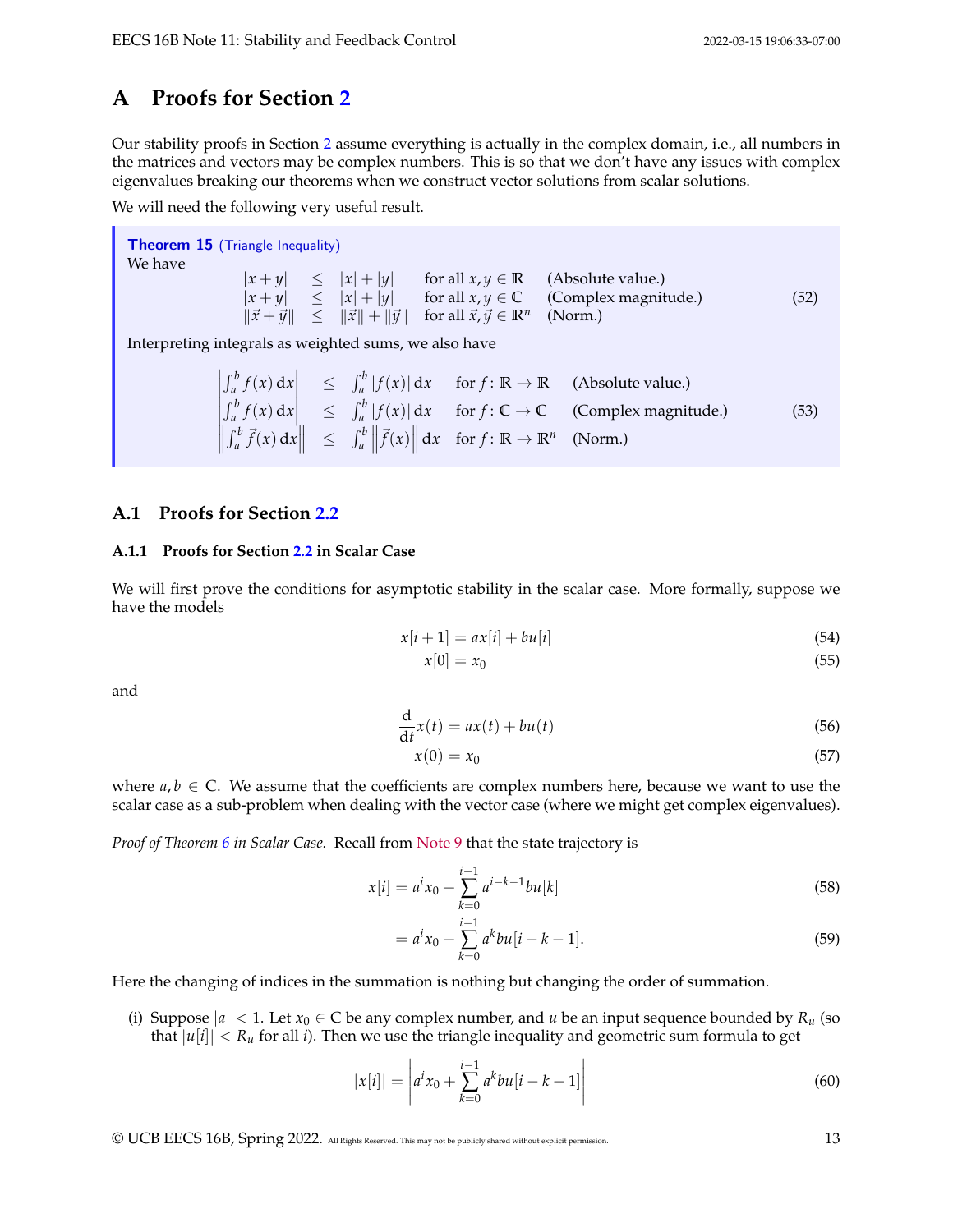$$
\leq \left| a^{i} x_{0} \right| + \sum_{k=0}^{i-1} \left| a^{k} b u[i-k-1] \right| \tag{61}
$$

$$
= \underbrace{|a|^i}_{\leq 1} |x_0| + \sum_{k=0}^{i-1} |a|^k |b| \underbrace{|u[i-k-1]|}_{\leq R_u}
$$
(62)

$$
\leq |x_0| + |b|R_u \sum_{k=0}^{i-1} \underbrace{|a|^k}_{\geq 0 \text{ for all } k} \tag{63}
$$

$$
\leq |x_0| + |b|R_u \sum_{k=0}^{\infty} |a|^k
$$
\n(64)

$$
= |x_0| + R_u \frac{|b|}{1 - |a|}.
$$
 (65)

Thus if  $R_x := |x_0| + R_u \frac{|b|}{1 - |b|}$  $\frac{|v|}{1-|a|}$  then  $|x[i]|$  ≤  $R_x$  for all *i*, so *x* is bounded and the model is BIBO stable.

(ii) Suppose  $|a| > 1$ . Let  $x_0 \neq 0$ . Further let  $u[k] := 0$  for all *k*. Then we have

$$
|x[i]| = \left| a^i x[0] + \sum_{k=0}^{i-1} a^k b \underbrace{u[i-k-1]}_{=0} \right| \tag{66}
$$

$$
= |a^i x[0]| \tag{67}
$$

$$
= |a|^i |x[0]| \tag{68}
$$

$$
\lim_{i \to \infty} |x[i]| = |x[0]| \lim_{i \to \infty} |a|^i \tag{69}
$$

$$
=\infty.\tag{70}
$$

Thus we have a bounded input and initial condition which makes the state "blow up", and thus the model is BIBO unstable.

 $\Box$ 

*Proof of Theorem [8](#page-2-1) in Scalar Case.* Recall from [Note 9](https://www.eecs16b.org/notes/sp22/note09.pdf) that the state trajectory is

$$
x(t) = e^{at}x_0 + \int_0^t e^{a(t-\tau)}bu(\tau) d\tau.
$$
\n(71)

(i) Suppose Re $\{a\} < 0$ . Let  $x_0 \in \mathbb{C}$  be any complex number, and let *u* be an input function bounded by *R<sub>u</sub>* (so that  $|u(t)| < R_u$  for all *t*). Then we use the triangle inequality to get

$$
|x(t)| = \left| e^{at}x_0 + \int_0^t e^{a(t-\tau)}bu(\tau) d\tau \right| \tag{72}
$$

$$
\leq \left| e^{at} x_0 \right| + \left| \int_0^t e^{a(t-\tau)} b u(\tau) d\tau \right| \tag{73}
$$

$$
\leq \left| e^{at} x_0 \right| + \int_0^t \left| e^{a(t-\tau)} b u(\tau) \right| d\tau \tag{74}
$$

$$
= \underbrace{|e^{at}|}_{e^{Re\{a\}t}} |x_0| + \int_0^t \underbrace{|e^{a(t-\tau)}|}_{=e^{Re\{a\}(t-\tau)}} |b| \underbrace{|u(\tau)|}_{\leq R_u} d\tau
$$
\n
$$
(75)
$$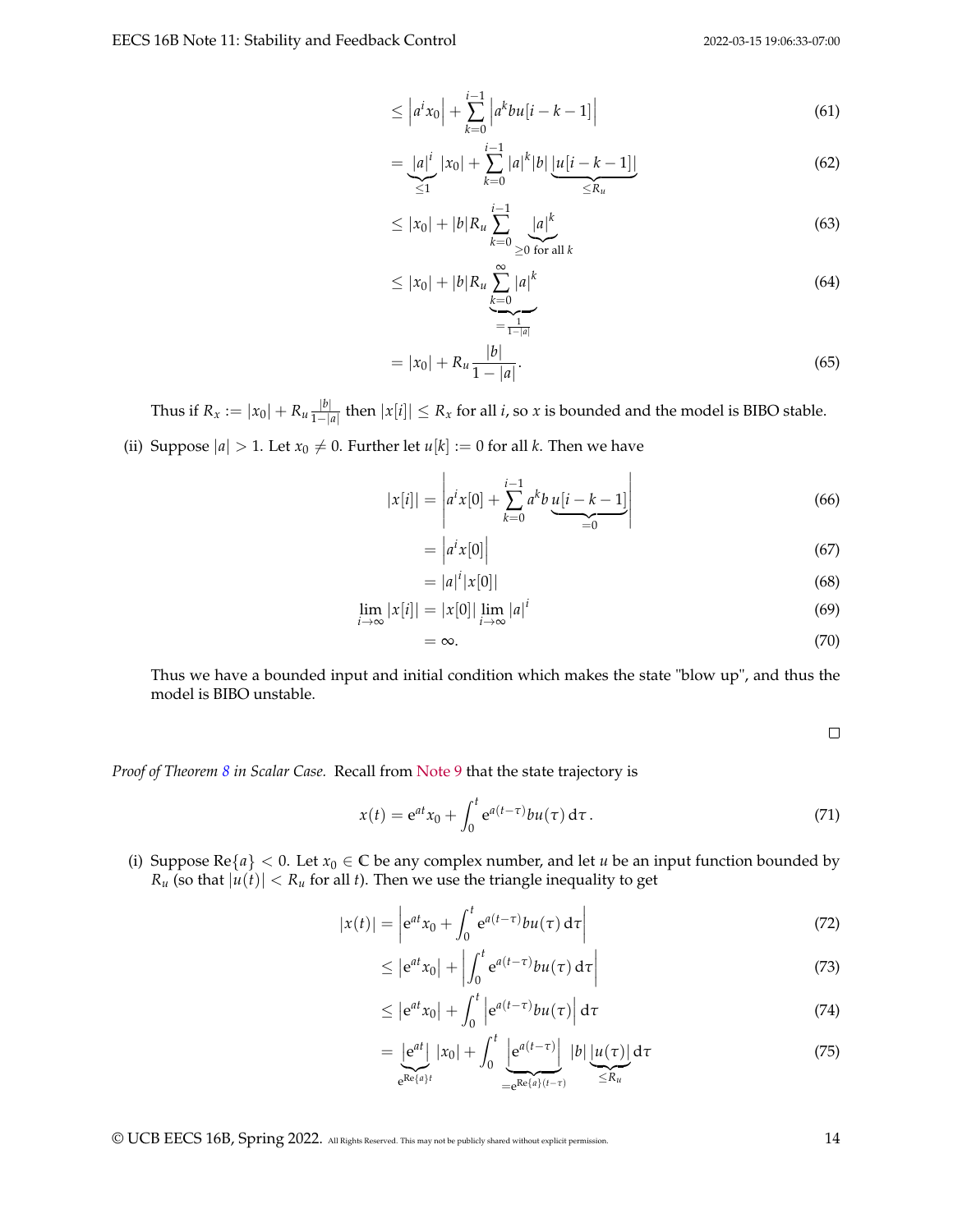$$
= e^{\text{Re}\{a\}t} |x_0| + |b| R_u \int_0^t e^{\text{Re}\{a\}(t-\tau)} d\tau
$$
\n(76)

$$
= \underbrace{e^{Re\{a\}t}}_{\leq 1} |x_0| + |b|R_u \cdot \underbrace{\underbrace{e^{Re\{a\}t} - 1}_{\text{Re}\{a\}}}_{\leq -\frac{1}{Re\{a\}}}
$$
(77)

$$
\leq |x_0| - R_u \frac{|b|}{\text{Re}\{a\}}.\tag{78}
$$

Thus if  $R_x := |x_0| + R_u \frac{|b|}{Re\{a\}}$  $\frac{|v|}{\text{Re}\{a\}}$  then  $|x(t)| \leq R_x$  for all *t*, so *x* is bounded and the model is BIBO stable.

(ii) Suppose Re{ $a$ } > 0. Let  $x_0 \neq 0$ . Further let  $u(\tau) := 0$  for all  $\tau$ . Then we have

$$
|x(t)| = \left| e^{at}x_0 + \int_0^t e^{a(t-\tau)} b \underbrace{u(\tau)}_{=0} d\tau \right| \tag{79}
$$

$$
= |e^{at}x_0|
$$
 (80)

$$
=e^{\operatorname{Re}\{a\}t}|x_0|\tag{81}
$$

$$
\lim_{t \to \infty} |x(t)| = |x_0| \lim_{t \to \infty} e^{\text{Re}\{a\}t}
$$
\n(82)

$$
=\infty.\tag{83}
$$

Thus we have a bounded input and initial condition which makes the state "blow up", and thus the model is BIBO unstable.

 $\Box$ 

#### Key Idea 16

Notice the difference between the two styles of proof:

- To show a model is *stable*, we have to show, for *every* initial condition and choice of bounded input, that the state trajectory is bounded.
- To show a model is *unstable*, we have to show, for *one* initial condition and choice of bounded input, that the state trajectory goes to  $\infty$ .

This is a result of how we define stability; it is an important distinction to keep in mind.

#### **A.1.2 Proofs for Section [2.2](#page-1-2) in Diagonalizable Case**

We will now prove the conditions for asymptotic stability in the diagonalizable case. More formally, suppose we have the models

$$
\vec{x}[i+1] = A\vec{x}[i] + B\vec{u}[i] \tag{84}
$$

$$
\vec{x}[0] = \vec{x}_0 \tag{85}
$$

and

$$
\frac{\mathrm{d}}{\mathrm{d}t}\vec{x}(t) = A\vec{x}(t) + B\vec{u}(t) \tag{86}
$$

$$
\vec{x}(0) = \vec{x}_0 \tag{87}
$$

where  $A \in \mathbb{R}^{n \times n}$ ,  $B \in \mathbb{R}^{n \times m}$ . Now suppose *A* is diagonalizable, i.e.,  $A = V \Lambda V^{-1}$  where *V* is the matrix of eigenvectors of *A* and Λ is the diagonal matrix of corresponding eigenvalues.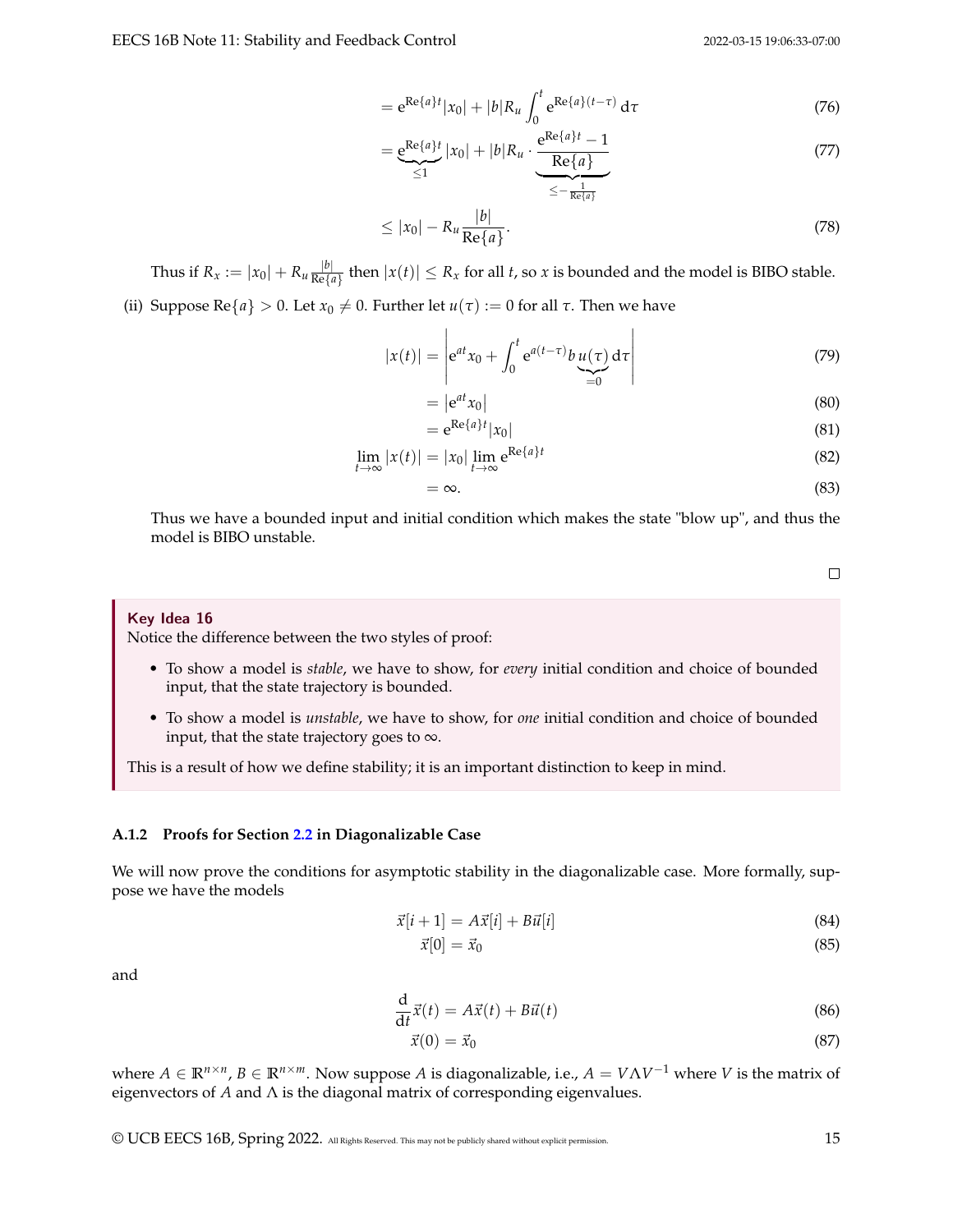In our work, we will need the following lemma.

<span id="page-15-0"></span>Lemma 17 (Boundedness of Vector Sequences and Functions) Let  $\vec{u}$ :  $\mathbb{N} \to \mathbb{R}^m$  be a sequence of vectors.

- (i)  $\vec{u}$  is bounded if and only if  $u_k \colon \mathbb{N} \to \mathbb{R}$  is bounded for all  $k \in \{1, \ldots, m\}$ .
- (ii)  $\vec{u}$  is bounded if and only if for any matrix  $C \in \mathbb{R}^{n \times m}$  we have that  $C\vec{u}$ :  $\mathbb{N} \to \mathbb{R}^n$  is bounded.
- Let  $\vec{u}$ :  $\mathbb{R}_+ \to \mathbb{R}^m$  be a vector-valued function.
	- (i)  $\vec{u}$  is bounded if and only if  $u_k \colon \mathbb{R}_+ \to \mathbb{R}$  is bounded for all  $k \in \{1, \ldots, m\}$ .
	- (ii)  $\vec{u}$  is bounded if and only if for any matrix  $C \in \mathbb{R}^{n \times m}$  we have that  $C\vec{u}$ :  $\mathbb{R}_+ \to \mathbb{R}^n$  is bounded.

**Concept Check:** Use Theorem [15](#page-12-1) to prove Lemma [17.](#page-15-0)

*Proof of Theorem [6](#page-1-1) in Diagonalizable Case.* We define the  $\vec{z}$  coordinates by  $\vec{x}[i] = V\vec{z}[i]$ . Then we have

$$
\vec{z}[i+1] = V^{-1}\vec{x}[i+1] \tag{88}
$$

$$
= V^{-1}(A\vec{x}[i] + B\vec{u}[i])
$$
\n(89)

$$
= V^{-1}A\vec{x}[i] + V^{-1}B\vec{u}[i] \tag{90}
$$

$$
= V^{-1}AV\vec{z}[i] + V^{-1}B\vec{u}[i] \tag{91}
$$

$$
= \Lambda \vec{z}[i] + V^{-1} B \vec{u}[i]. \tag{92}
$$

The initial condition is

$$
\vec{z}[0] = V^{-1}\vec{x}[0] = V^{-1}\vec{x}_0.
$$
\n(93)

Each row of this vector model is the different scalar model

$$
z_k[i+1] = \lambda_k z_k[i] + (V^{-1}B\vec{u}[i])_k \qquad k \in \{1, ..., n\}
$$
\n(94)

$$
z_k[0] = (V^{-1}\vec{x}_0)_k. \tag{95}
$$

(i) Suppose  $|\lambda_i| < 1$  for all *i*. By the scalar case, the model for  $z_k$  is BIBO stable.

Let  $\vec{x}_0$  be any initial condition. Suppose  $\vec{u}$  is bounded. Then by Lemma [17,](#page-15-0)  $V^{-1}B\vec{u}$  is bounded, and again by the same lemma,  $(V^{-1}B\hat{t})_k$  is bounded for every *k*. Thus by the scalar case,  $z_k$  is bounded for every *k*. By Lemma [17,](#page-15-0)  $\vec{z}$  is bounded, and again by the same lemma,  $\vec{x} = V\vec{z}$  is bounded. Thus the model for  $\vec{x}$  is BIBO stable.

(ii) Suppose there is a  $\lambda_j$  with  $|\lambda_j| > 1$ . Let  $\vec{x}_0 = \vec{v}_j$  be any corresponding normalized eigenvector corresponding to  $\lambda_j$ ; then

$$
\vec{z}[0] = V^{-1}\vec{x}_0 = V^{-1}\vec{v}_j = \vec{e}_j.
$$
\n(96)

Further let  $\vec{u}[k] = \vec{0}_m$  for all *k*. Then from [Note 9,](https://www.eecs16b.org/notes/sp22/note09.pdf) the state trajectory is given by

$$
z_j[i] = \lambda_j^i z_j[0] + \sum_{k=0}^{i-1} \lambda_j^k (V^{-1} B \vec{u}[i-1-k]), \qquad (97)
$$

Then

$$
|z_j[i]| = \left| \lambda_j^i z_j[0] + \sum_{k=0}^{i-1} \lambda_j^k (V^{-1} B \underbrace{\vec{u}[i-1-k]}_{=\vec{0}_m})_j \right| \tag{98}
$$

$$
= \left| \lambda_j^i z_j[0] \right| \tag{99}
$$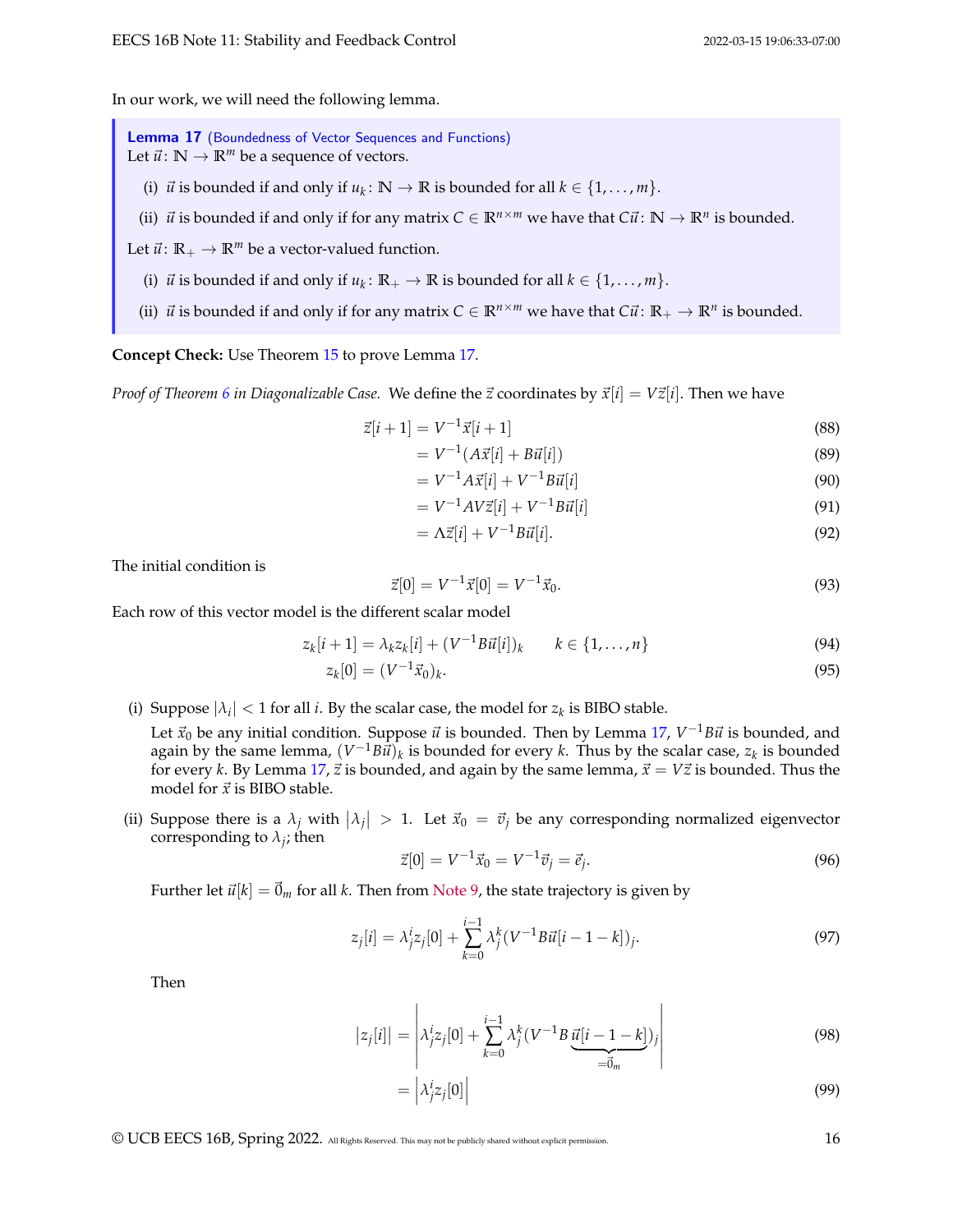$$
= \left| \lambda_j^i(\vec{e}_j)_j \right| \tag{100}
$$

$$
= \left| \lambda_j^i \right| \tag{101}
$$

$$
= |\lambda_j|^i \tag{102}
$$

$$
\lim_{i \to \infty} |\vec{z}_j[i]| = \lim_{i \to \infty} |\lambda_j|^i \tag{103}
$$

$$
=\infty.\tag{104}
$$

Thus we have a bounded input and initial condition which makes  $z_j$ "blow up", and by Lemma [17](#page-15-0)  $\vec{z}$ also "blows up". Again by Lemma  $17$ ,  $\vec{x}$  =  $V\vec{z}$  also "blows up", and thus the model is BIBO unstable.

 $\Box$ 

*Proof of Theorem [8](#page-2-1) in Diagonalizable Case.* We define the  $\vec{z}$  coordinates by  $\vec{x}(t) = V\vec{z}(t)$ . Then we have

$$
\frac{\mathrm{d}}{\mathrm{d}t}\vec{z}(t) = \frac{\mathrm{d}}{\mathrm{d}t}\left(V^{-1}\vec{x}(t)\right) \tag{105}
$$

$$
= V^{-1}\left(\frac{\mathrm{d}}{\mathrm{d}t}\vec{x}(t)\right) \tag{106}
$$

$$
= V^{-1}(A\vec{x}(t) + B\vec{u}(t))
$$
\n(107)

$$
= V^{-1}A\vec{x}(t) + V^{-1}B\vec{u}(t)
$$
\n(108)

$$
= V^{-1}AV\vec{z}(t) + V^{-1}B\vec{u}(t)
$$
\n(109)

$$
= \Lambda \vec{z}(t) + V^{-1} B \vec{u}(t). \tag{110}
$$

The initial condition is

$$
\vec{z}(0) = V^{-1}\vec{x}(0) = V^{-1}\vec{x}_0.
$$
\n(111)

Each row of this vector model is the different scalar model

$$
\frac{d}{dt}z_k(t) = \lambda_k z_k(t) + (V^{-1}B\vec{u}(t))_k \qquad k \in \{1, ..., n\}
$$
\n(112)

$$
z_k(0) = (V^{-1}\vec{x}_0)_k. \tag{113}
$$

(i) Suppose  $\text{Re} \{\lambda_i\} < 0$  for all *i*. By the scalar case, the model for  $z_k$  is BIBO stable.

Let  $\vec{x}_0$  be any initial condition. Suppose  $\vec{u}$  is bounded. Then by Lemma [17,](#page-15-0)  $V^{-1}B\vec{u}$  is bounded, and again by the same lemma,  $(V^{-1}B\hat{u})_k$  is bounded for every *k*. Thus by the scalar case,  $z_k$  is bounded for every *k*. By Lemma [17,](#page-15-0)  $\vec{z}$  is bounded, and again by the same lemma,  $\vec{x} = V\vec{z}$  is bounded. Thus the model for  $\vec{x}$  is BIBO stable.

(ii) Suppose there is a  $\lambda_j$  with  $\text{Re} \{\lambda_j\} > 0$ . Let  $\vec{x}_0 = \vec{v}_j$  be any corresponding normalized eigenvector corresponding to  $\lambda_j$ ; then

$$
\vec{z}(0) = V^{-1}\vec{x}_0 = V^{-1}\vec{v}_j = \vec{e}_j.
$$
\n(114)

Further let  $\vec{u}(\tau) = \vec{0}_m$  for all *τ*. Then from [Note 9,](https://www.eecs16b.org/notes/sp22/note09.pdf) the state trajectory is given by

$$
z_j(t) = e^{\lambda_j t} z_j(0) + \int_0^t (V^{-1} B \vec{u}(\tau))_k d\tau.
$$
 (115)

Then

$$
|z_j(t)| = \left| e^{\lambda_j t} z_j(0) + \int_0^t (V^{-1} B \vec{u}(\tau))_k d\tau \right| \tag{116}
$$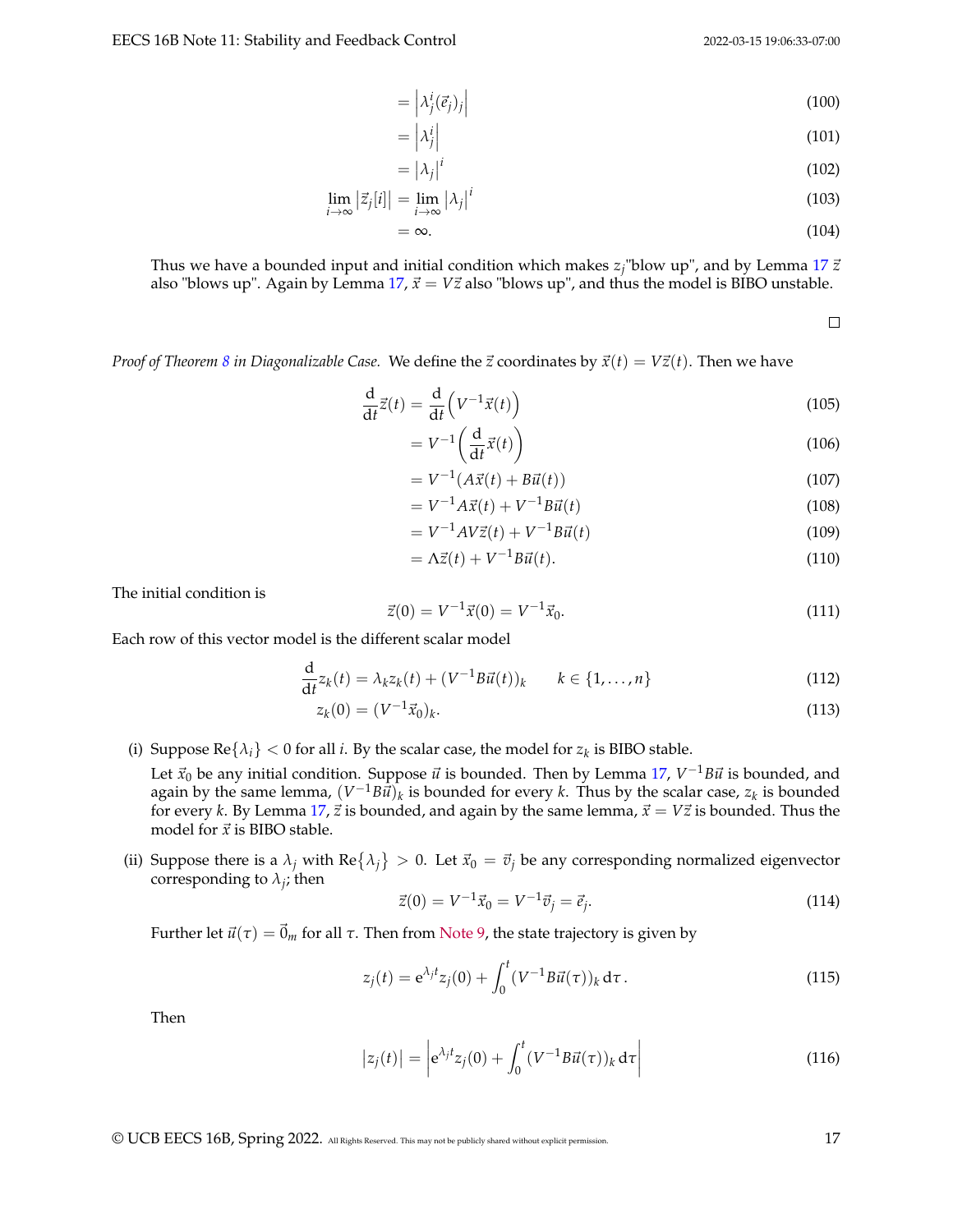$$
\leq \left| e^{\lambda_j t} z_j(0) \right| + \int_0^t \left| (V^{-1} B \underbrace{\vec{u}(\tau)})_k \right| d\tau \tag{117}
$$

 $\mathbf{r}$ 

$$
= \left| e^{\lambda_j t} z_j(0) \right| \tag{118}
$$

$$
= e^{\operatorname{Re}\left\{\lambda_j\right\}t} |z_j(0)| \tag{119}
$$

$$
= e^{\text{Re}\{\lambda_j\}t} |(\vec{e}_j)_j|
$$
\n(120)

$$
= e^{\operatorname{Re}\left\{\lambda_j\right\}t} \tag{121}
$$

$$
\lim_{t \to \infty} |z_j(t)| = \lim_{t \to \infty} e^{\text{Re}\left\{\lambda_j\right\}t} \tag{122}
$$

$$
=\infty.\tag{123}
$$

Thus we have a bounded input and initial condition which makes  $z_j$ "blow up", and by Lemma [17](#page-15-0)  $\vec{z}$ also "blows up". Again by Lemma [17,](#page-15-0)  $\vec{x}$  =  $V\vec{z}$  also "blows up", and thus the model is BIBO unstable.

#### **A.1.3 Complete Proofs for Section [2.2](#page-1-2)**

Even when the *A* matrix is not diagonalizable, Section [2.2](#page-1-2) is true. To show this, we invoke a tool that we develop in [Note 15,](https://www.eecs16b.org/notes/sp22/note15.pdf) namely *upper triangularization* or *Schur decomposition*.

This decomposition, applicable to every square matrix  $A \in \mathbb{C}^{n \times n}$ , gives the existence of a matrix  $U \in \mathbb{C}^{n \times n}$ and an *upper-triangular* matrix  $T \in C^{n \times n}$  (i.e.,  $t_{ij} = 0$  for  $i > j$ ) which has the eigenvalues  $\lambda_1, \ldots, \lambda_n$  of A on the diagonal, such that

$$
A = UTU^{-1} = U \begin{bmatrix} \lambda_1 & t_{12} & \cdots & t_{1n} \\ 0 & \lambda_2 & \cdots & t_{2n} \\ \vdots & \vdots & \ddots & \vdots \\ 0 & 0 & \cdots & \lambda_n \end{bmatrix} U^{-1}.
$$
 (124)

This special structure allows us to prove Theorem [6](#page-1-1) and Theorem [8](#page-2-1) in full generality.

*Proof of Theorem [6.](#page-1-1)* We define the  $\vec{z}$  coordinates by  $\vec{x}[i] = U\vec{z}[i]$ . Then we have

$$
\vec{z}[i+1] = U^{-1}\vec{x}[i+1] \tag{125}
$$

$$
=U^{-1}(A\vec{x}[i] + B\vec{u}[i])
$$
\n(126)

$$
=U^{-1}A\vec{x}[i] + U^{-1}B\vec{u}[i] \tag{127}
$$

$$
=U^{-1}A U\vec{z}[i] + U^{-1}B\vec{u}[i] \tag{128}
$$

$$
= T\vec{z}[i] + U^{-1}B\vec{u}[i].
$$
\n(129)

The initial condition is

$$
\vec{z}[0] = U^{-1}\vec{x}[0] = U^{-1}\vec{x}_0.
$$
\n(130)

Each row of this vector model is the different scalar model

$$
z_k[i+1] = \lambda_k z_k[i] + (U^{-1}B\vec{u}[i])_k + \sum_{j=k+1}^n t_{kj} z_j[i] \qquad k \in \{1, ..., n\}
$$
\n(131)

$$
z_k[0] = (U^{-1}\vec{x}_0)_k. \tag{132}
$$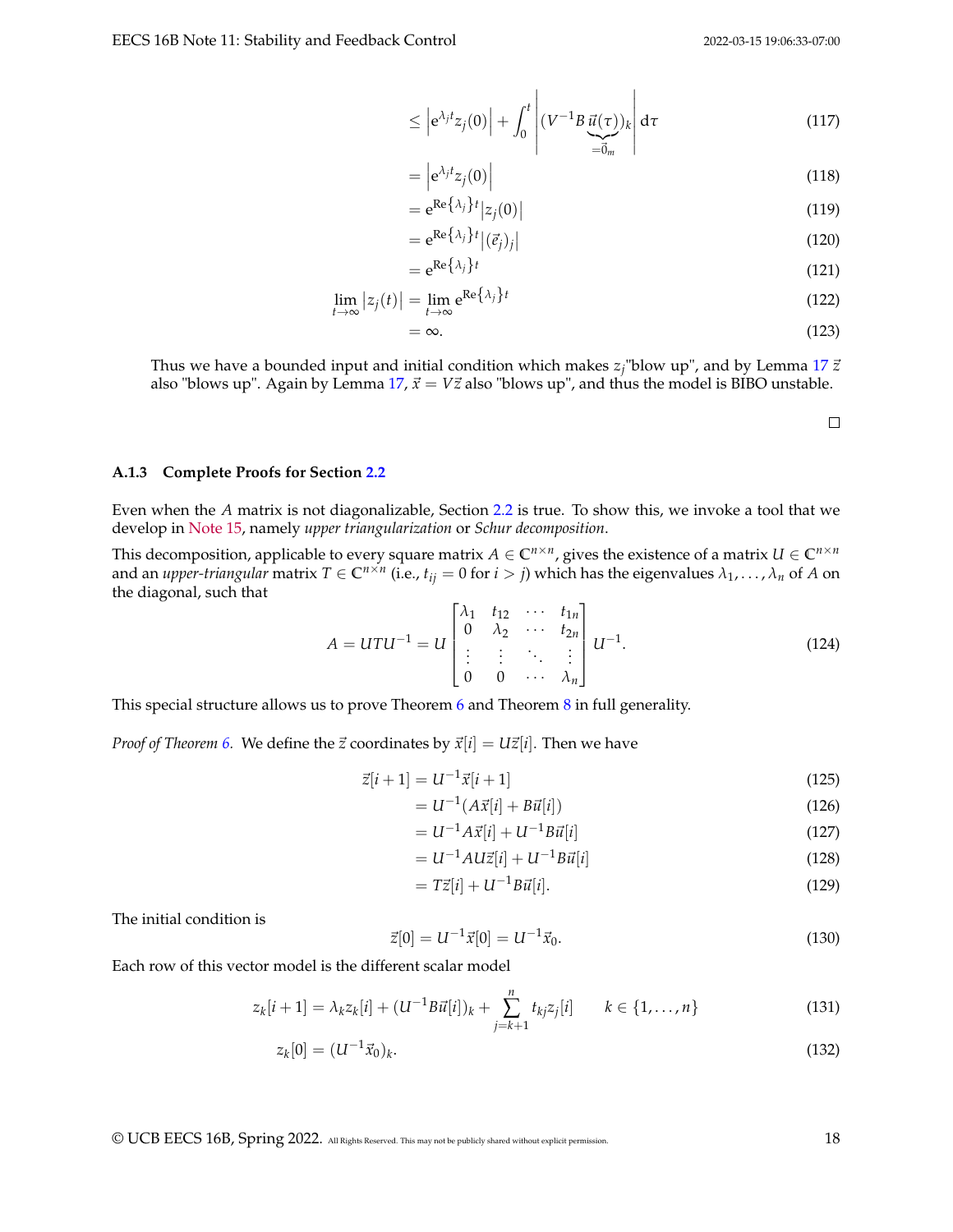(i) Suppose  $|\lambda_i| < 1$  for all *i*. Let  $\vec{x}_0$  be any initial condition and  $\vec{u}$  be a bounded input. We show that each *z<sup>k</sup>* is bounded, by recursion.

By Lemma [17,](#page-15-0) we know that  $U^{-1}B\vec{u}$  is bounded, and by the same lemma that  $(U^{-1}B\vec{u})_k$  is bounded for all *k*.

The recursive base case is  $k = n$ , where the model is

$$
z_n[i+1] = \lambda_n z_n[i] + (U^{-1}B\vec{u}[i])_n
$$
\n(133)

$$
z_k[0] = (U^{-1}\vec{x}_0)_n. \tag{134}
$$

Define

$$
\widetilde{u}_n[i] := (U^{-1}B\vec{u}[i])_n. \tag{135}
$$

We know that  $\tilde{u}_n$  is bounded. Our model becomes

$$
z_n[i+1] = \lambda_n z_n[i] + \widetilde{u}_n[i] \tag{136}
$$

$$
z_k[0] = (U^{-1}\vec{x}_0)_n. \tag{137}
$$

By appealing to the scalar case,  $z_n$  is bounded.

Now in the general recursive case, we have a model

$$
z_k[i+1] = \lambda_k z_k[i] + (U^{-1}B\vec{u}[i])_k + \sum_{j=k+1}^n t_{kj} z_j[i] \qquad k \in \{1, ..., n\}
$$
 (138)

$$
z_k[0] = (U^{-1}\vec{x}_0)_k. \tag{139}
$$

From recursion we know that  $z_{k+1},\ldots,z_n$  are bounded. Thus if we write

$$
\widetilde{u}_k[i] := (U^{-1}B\vec{u}[i])_k + \sum_{j=k+1}^n t_{kj}z_j[i] \tag{140}
$$

then we know that  $\widetilde{u}_k$  is bounded. And our model becomes

$$
z_k[i+1] = \lambda_k z_k[i] + \widetilde{u}_k[i] \qquad k \in \{1, \dots, n\}
$$
\n
$$
(141)
$$

$$
z_k[0] = (U^{-1}\vec{x}_0)_k. \tag{142}
$$

Thus by appealing to the scalar case, *z<sup>k</sup>* is bounded.

At the end of this recursion, we know that  $z_k$  is bounded for all  $k$ , so by Lemma [17](#page-15-0) we know that  $\vec{z}$  is bounded. Thus by the same lemma,  $\vec{x} = U\vec{z}$  is bounded.

(ii) Suppose there is a  $\lambda_j$  with  $|\lambda_j| > 1$ . Let  $\vec{x}_0 = \vec{v}_j$  be any corresponding normalized eigenvector corresponding to  $\lambda_j$ . Further let  $\vec{u}[k] = \vec{0}_m$  for all *k*. Then the update rule becomes

$$
\vec{x}[i+1] = A\vec{x}[i] = A^i \vec{x}[0] = A^i \vec{x}_0 = A^i \vec{v}_j = \lambda^i_j \vec{v}_j.
$$
 (143)

Then

$$
\|\vec{x}[i]\| = \left\|\lambda_j^i \vec{v}_j\right\| \tag{144}
$$

$$
= |\lambda_j|^i \|\vec{x}_0\| \tag{145}
$$

$$
= |\lambda_j|^i \tag{146}
$$

$$
\lim_{i \to \infty} \|\vec{x}[i]\| = \lim_{i \to \infty} |\lambda_j|^i \tag{147}
$$

$$
=\infty.\t(148)
$$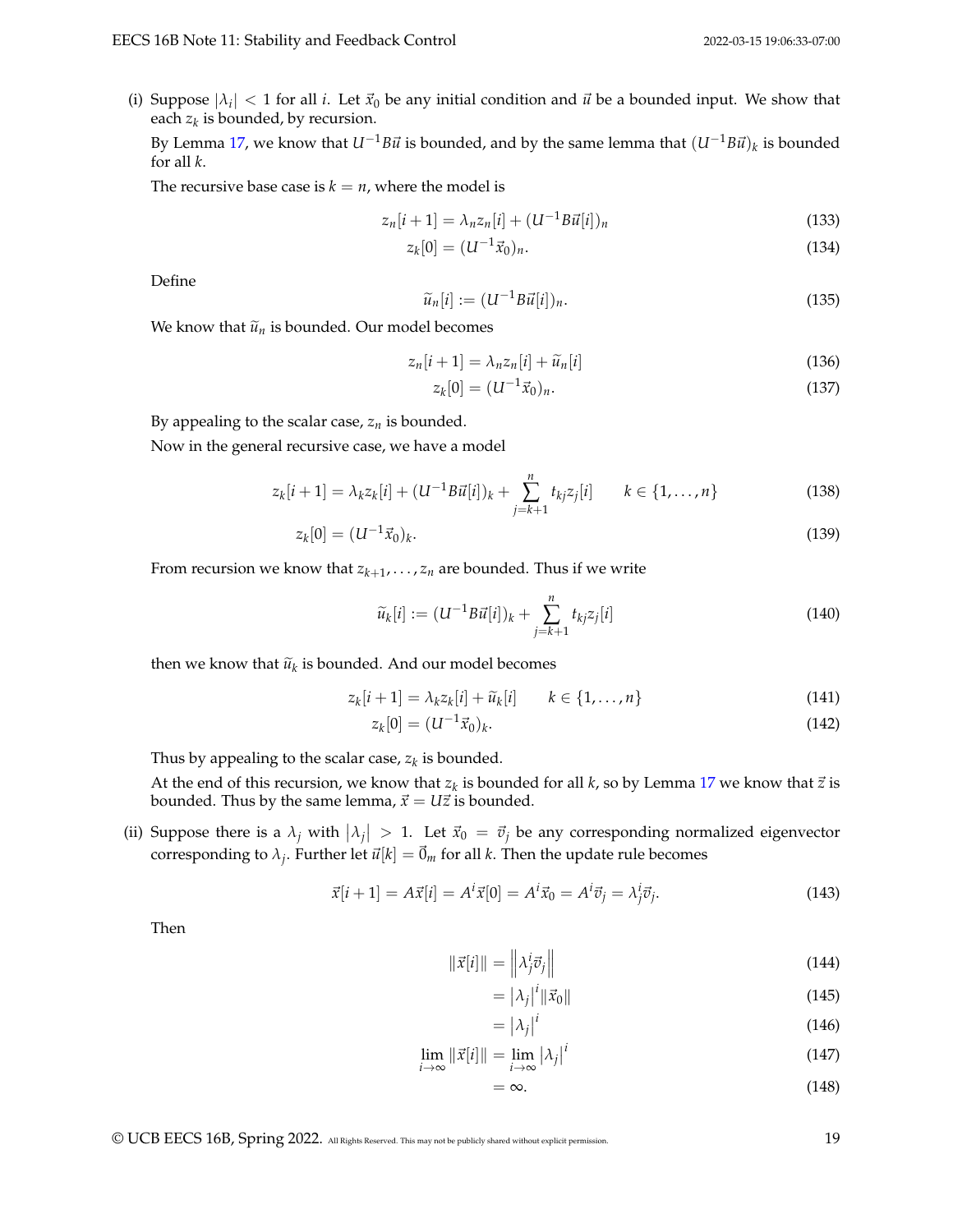Thus we have a bounded input and initial condition which makes  $\vec{x}$  "blow up", and thus the model is BIBO unstable.

*NOTE*: There is nothing stopping us from using this same method to generate a stability counterexample in the scalar or diagonalizable cases, but it is more idiomatic to develop counterexamples based on the specific problem structure, so we present both ways. (The corresponding counterexample which uses upper triangularization structure is very messy to prove, so we omit it and give this general argument instead.)

 $\Box$ 

*Proof of Theorem [8.](#page-2-1)* We define the  $\vec{z}$  coordinates by  $\vec{x}(t) = U\vec{z}(t)$ . Then we have

$$
\frac{\mathrm{d}}{\mathrm{d}t}\vec{z}(t) = \frac{\mathrm{d}}{\mathrm{d}t}\left(U^{-1}\vec{x}(t)\right) \tag{149}
$$

$$
=U^{-1}\left(\frac{\mathrm{d}}{\mathrm{d}t}\vec{x}(t)\right) \tag{150}
$$

$$
=U^{-1}(A\vec{x}(t) + B\vec{u}(t))
$$
\n(151)

$$
=U^{-1}A\vec{x}(t) + U^{-1}B\vec{u}(t)
$$
\n(152)

$$
=U^{-1}A U\vec{z}(t) + U^{-1}B\vec{u}(t)
$$
\n(153)

$$
= T\vec{z}(t) + U^{-1}B\vec{u}(t).
$$
 (154)

The initial condition is

$$
\vec{z}(0) = U^{-1}\vec{x}(0) = U^{-1}\vec{x}_0.
$$
\n(155)

Each row of this vector model is the different scalar model

$$
\frac{d}{dt}z_k(t) = \lambda_k z_k(t) + (U^{-1}B\vec{u}(t))_k + \sum_{j=k+1}^n t_{kj}z_j(t) \qquad k \in \{1, ..., n\}
$$
\n(156)

$$
z_k(0) = (U^{-1}\vec{x}_0)_k. \tag{157}
$$

(i) Suppose  $\text{Re} \{\lambda_i\} < 0$  for all *i*. Let  $\vec{x}_0$  be any initial condition and  $\vec{u}$  be a bounded input. We show that each *z<sup>k</sup>* is bounded, by recursion.

By Lemma [17,](#page-15-0) we know that  $U^{-1}B\vec{u}$  is bounded, and by the same lemma that  $(U^{-1}B\vec{u})_k$  is bounded for all *k*.

The recursive base case is  $k = n$ , where the model is

$$
\frac{\mathrm{d}}{\mathrm{d}t}z_n(t) = \lambda_n z_n(t) + (U^{-1}B\vec{u}(t))_n
$$
\n(158)

$$
z_k(0) = (U^{-1}\vec{x}_0)_n.
$$
\n(159)

Define

$$
\widetilde{u}_n(t) := (U^{-1}B\vec{u}(t))_n.
$$
\n(160)

We know that  $\tilde{u}_n$  is bounded. Our model becomes

$$
\frac{\mathrm{d}}{\mathrm{d}t}z_n(t) = \lambda_n z_n(t) + \widetilde{u}_n(t) \tag{161}
$$

$$
z_k(0) = (U^{-1}\vec{x}_0)_n.
$$
 (162)

By appealing to the scalar case,  $z_n$  is bounded.

Now in the general recursive case, we have a model

$$
\frac{d}{dt}z_k(t) = \lambda_k z_k(t) + (U^{-1}B\vec{u}(t))_k + \sum_{j=k+1}^n t_{kj}z_j(t) \qquad k \in \{1, ..., n\}
$$
\n(163)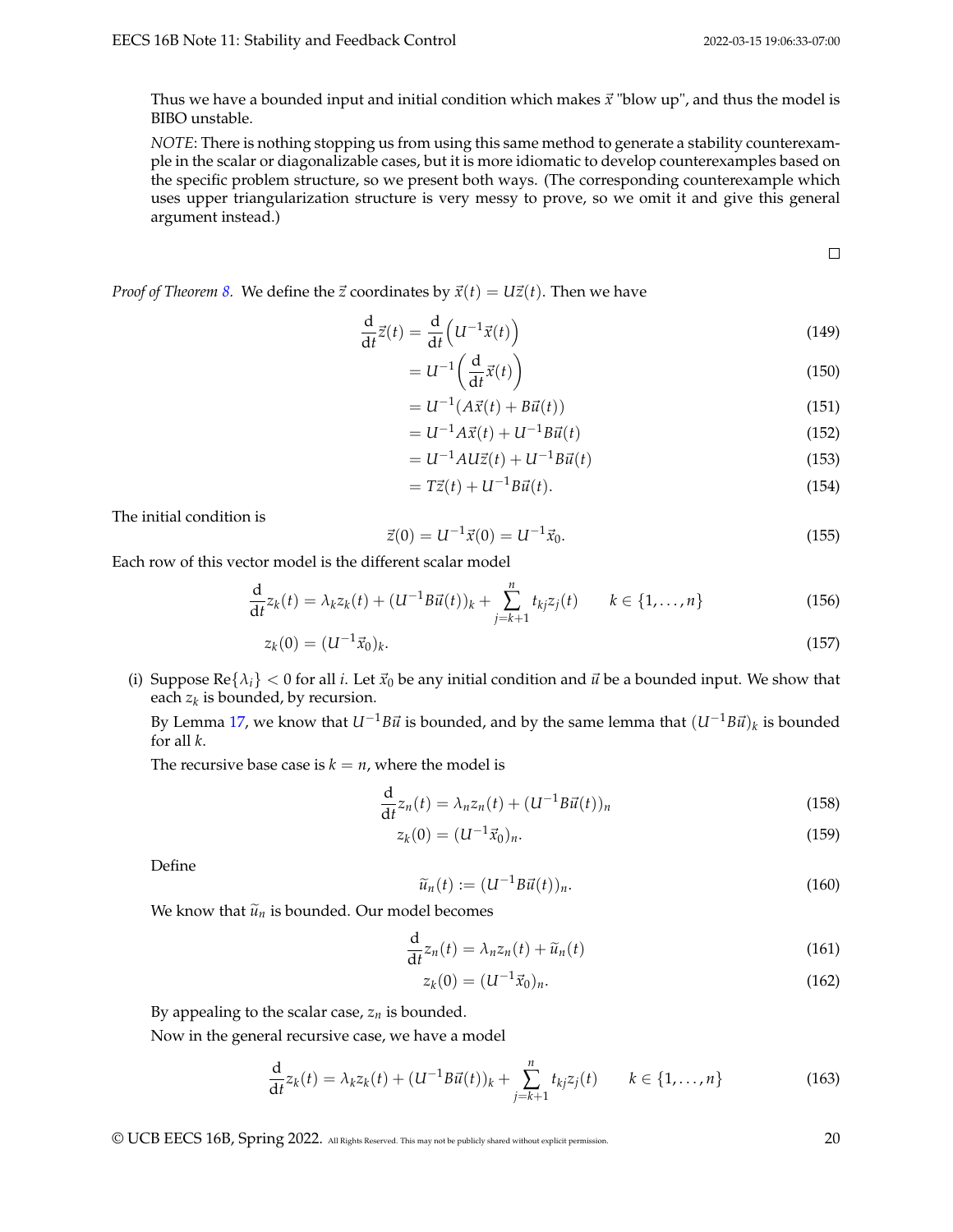$$
z_k(0) = (U^{-1}\vec{x}_0)_k. \tag{164}
$$

From recursion we know that  $z_{k+1},\ldots,z_n$  are bounded. Thus if we write

$$
\widetilde{u}_k(t) := (U^{-1}B\vec{u}(t))_k + \sum_{j=k+1}^n t_{kj}z_j(t)
$$
\n(165)

then we know that  $\widetilde{u}_k$  is bounded. And our model becomes

$$
\frac{\mathrm{d}}{\mathrm{d}t}z_k(t) = \lambda_k z_k(t) + \widetilde{u}_k(t) \qquad k \in \{1, \dots, n\}
$$
\n(166)

$$
z_k(0) = (U^{-1}\vec{x}_0)_k. \tag{167}
$$

Thus by appealing to the scalar case, *z<sup>k</sup>* is bounded.

At the end of this recursion, we know that  $z_k$  is bounded for all *k*, so by Lemma [17](#page-15-0) we know that  $\vec{z}$  is bounded. Thus by the same lemma,  $\vec{x} = U\vec{z}$  is bounded.

(ii) Suppose there is a  $\lambda_j$  with  $|\lambda_j| > 1$ . Let  $\vec{x}_0 = \vec{v}_j$  be any corresponding normalized eigenvector corresponding to  $\lambda_j$ . Further let  $\vec{u}[k] = \vec{0}_m$  for all *k*. Then the update rule becomes

$$
\frac{\mathrm{d}}{\mathrm{d}t}\vec{x}(t) = A\vec{x}(t). \tag{168}
$$

Moreover, if  $\vec{x}_0 = \vec{v}_j$  then we have

$$
\frac{\mathrm{d}}{\mathrm{d}t}\vec{x}(0) = A\vec{x}(0) = A\vec{x}_0 = A\vec{v}_j = \lambda_j\vec{v}_j = \lambda_j\vec{x}_0 = \lambda_j\vec{x}(0). \tag{169}
$$

Since  $\vec{x}(0) = \vec{v}_j$  and  $\frac{d}{dt}\vec{x}(t) \propto \vec{x}(t)$ , it follows that  $\vec{x}(t) \propto \vec{v}_j$  for all *t*. In particular, we have

$$
\vec{x}(t) = e^{\lambda_j t} \vec{x}_0 = e^{\lambda_j t} \vec{v}_j.
$$
\n(170)

Then

$$
\|\vec{x}(t)\| = \left\| e^{\lambda_j t} \vec{v}_j \right\| \tag{171}
$$

$$
= \left| e^{\lambda_j t} \right| \left\| \vec{v}_j \right\| \tag{172}
$$

$$
= e^{\operatorname{Re}\left\{\lambda_j\right\}t} \underbrace{\|\vec{v}_j\|}_{=1} \tag{173}
$$

$$
= e^{\operatorname{Re}\left\{\lambda_j\right\}t} \tag{174}
$$

$$
\lim_{t \to \infty} \|\vec{x}(t)\| = \lim_{t \to \infty} e^{\text{Re}\{\lambda_j\}t} \tag{175}
$$

$$
=\infty.\tag{176}
$$

Thus we have a bounded input and initial condition which makes  $\vec{x}$  "blow up", and thus the model is BIBO unstable.

*NOTE*: There is nothing stopping us from using this same method to generate a stability counterexample in the scalar or diagonalizable cases, but it is more idiomatic to develop counterexamples based on the specific problem structure, so we present both ways. (The corresponding counterexample which uses upper triangularization structure is very messy to prove, so we omit it and give this general argument instead.)

 $\Box$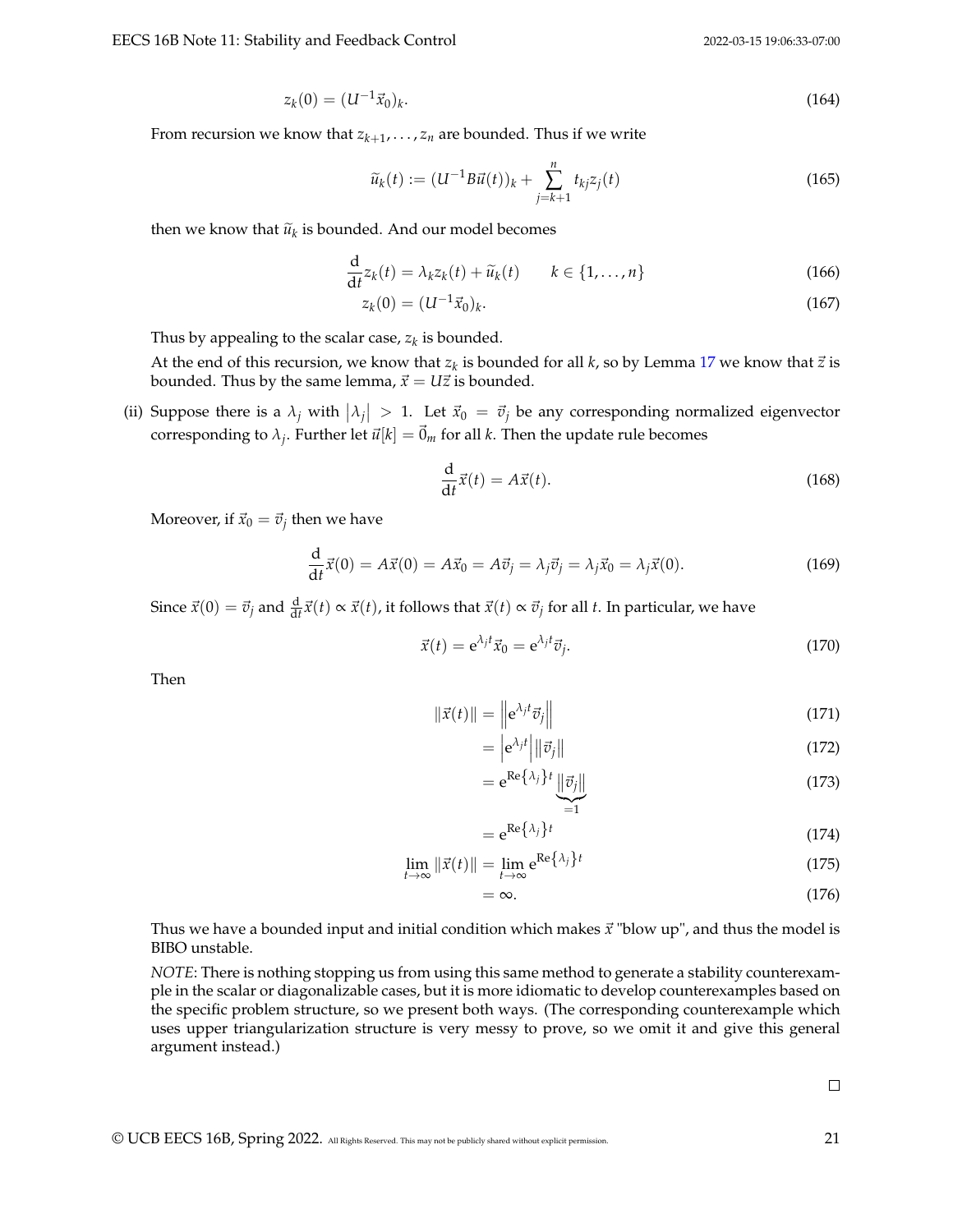#### <span id="page-21-0"></span>**A.2 Proofs for Section [2.3](#page-3-1)**

*Proof of Theorem [9.](#page-3-0)* We use the same proof as Theorem [6](#page-1-1) in the diagonalizable case. When in the  $\vec{z}$  coordinates, we have

$$
z_k[i+1] = \lambda_k z_k[i] + (V^{-1}B\vec{u}[i])_k
$$
\n(177)

$$
= \lambda_k z_k[i] + (V^{-1}B)_{;k} \vec{u}[i]. \tag{178}
$$

for each *k*, and in particular for each *k* such that  $|\lambda_k| = 1$ .

(i) If for all *k* such that  $|\lambda_k| = 1$ , we have  $(V^{-1}B)_{:,k} = \vec{0}_{m}^{\top}$ , then for these *k* the model becomes

$$
z_k[i+1] = \lambda_k z_k[i] \tag{179}
$$

which implies that

$$
z_k[i] = \lambda_k^i z_k[0] = \lambda_k^i (V^{-1} \vec{x}_0)_k.
$$
\n(180)

Then

$$
|z_k[i]| = \left|\lambda_k^i (V^{-1}\vec{x}_0)_k\right| = \underbrace{|\lambda_k|^i}_{=1} \left| (V^{-1}\vec{x}_0)_k \right| = \left| (V^{-1}\vec{x}_0)_k \right| \tag{181}
$$

which is bounded by the constant  $R_x := |(V^{-1}x_0)_k|$  for all timesteps *i*. Applying this to each *k* such that  $|\lambda_k|=1$ , and using the scalar asymptotic stability case for all  $k$  such that  $|\lambda_k| < 1$ , yields that  $\vec{z}$ is bounded given a bounded input  $\vec{u}$ . Thus  $\vec{x}$  is bounded given a bounded input  $\vec{u}$ , and the model is stable.

(ii) If *j* is such that  $|\lambda_j| > 1$  then by the scalar asymptotic stability case, we have that  $z_j$  is unbounded for a bounded input  $\vec{u}$ . Thus  $\vec{z}$  is unbounded and so  $\vec{x}$  is unbounded, given a bounded input  $\vec{u}$ . Thus the model is not BIBO stable.

Now suppose that all  $|\lambda_k|\leq 1$ , but there exists *j* such that the *j*<sup>th</sup> row of  $V^{-1}B$  is nonzero. For this *j*, the model becomes

$$
z_j[i+1] = \lambda_j z_j[i] + (V^{-1}B\vec{u}[i])_j
$$
\n(182)

$$
= \lambda_j z_j[i] + (V^{-1}B)_{:,j}\vec{u}[i].
$$
\n(183)

The state trajectory is thus

$$
z_j[i] = \lambda_j^i (V^{-1} \vec{x}_0)_j + \sum_{k=0}^{i-1} \lambda_j^{i-1-k} (V^{-1}B)_{:,j} \vec{u}[k].
$$
\n(184)

Picking

$$
\vec{x}_0 := \vec{0}_n \qquad \vec{u}[k] := \lambda_j^k (V^{-1}B)_{:,j}^\top \tag{185}
$$

ensures that  $\vec{u}$  is bounded (by  $R_u := \left\| \left( V^{-1} B \right)_{:,j}^\top \right\|$ ) and also that

$$
z_j[i] = \lambda_j^i (V^{-1} \vec{x}_0)_j + \sum_{k=0}^{i-1} \lambda_j^{i-1-k} (V^{-1}B)_{:,j} \vec{u}[i] \tag{186}
$$

$$
= \lambda_j^i (V^{-1} \underbrace{\vec{x}_0}_{=\vec{0}_n})_j + \sum_{k=0}^{i-1} \lambda_j^{i-1-k} (V^{-1}B)_{:,j} \underbrace{\vec{u}[i]}_{= \lambda_j^k (V^{-1}B)_{:,j}^\top}
$$
(187)

$$
= \sum_{k=0}^{i-1} \lambda_j^{i-1} \left\| (V^{-1}B)_{:,j}^\top \right\|^2 \tag{188}
$$

$$
= i \cdot \lambda_j^{i-1} \cdot \left\| \left( V^{-1} B \right)_{:,j}^\top \right\|^2 \tag{189}
$$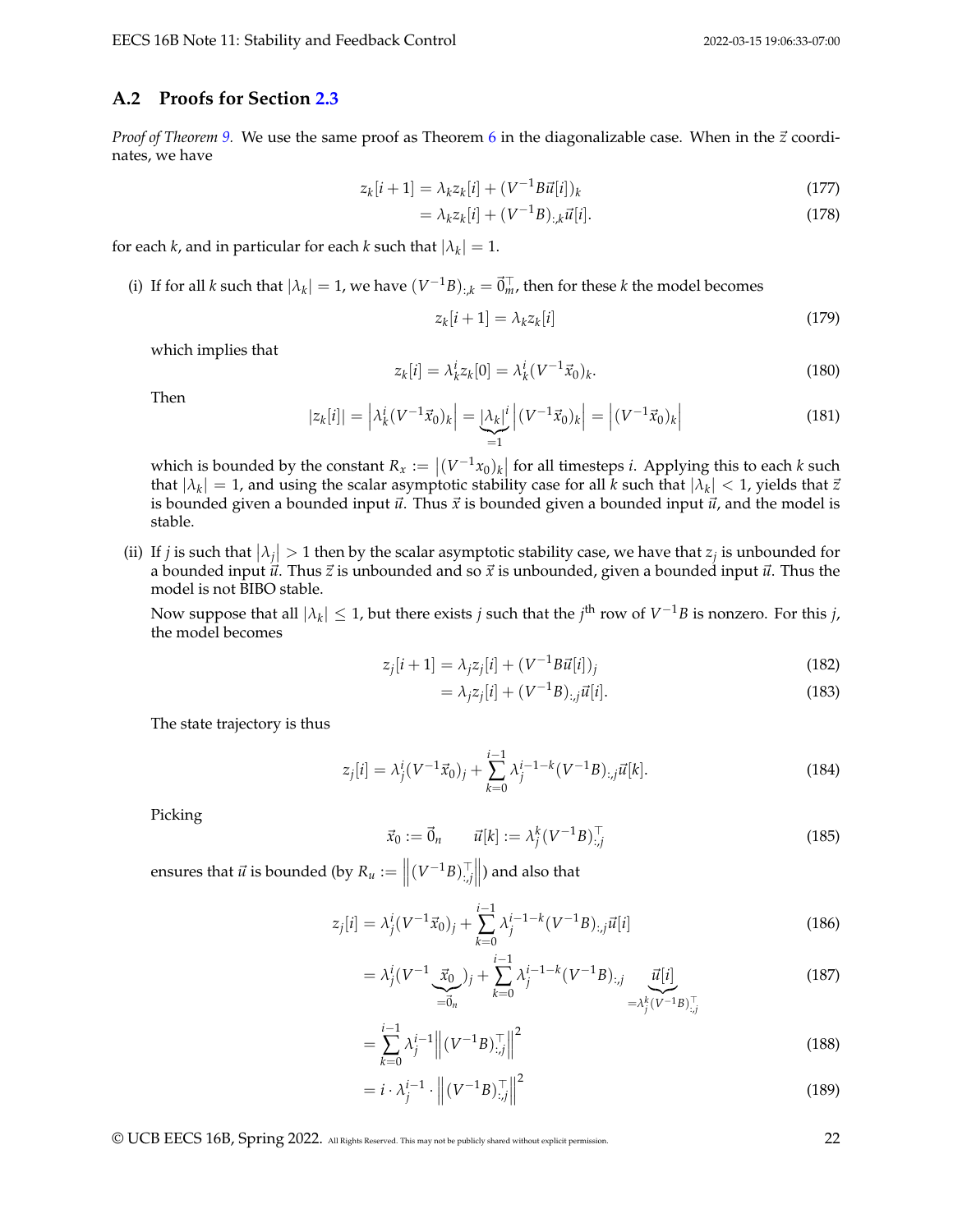$$
|z_j[i]| = \left|i \cdot \lambda_j^{i-1} \cdot \left\| (V^{-1}B)_{:,j}^\top \right\|^2 \right| \tag{190}
$$

$$
= i \underbrace{| \lambda_j |^{i-1}}_{=1} \left\| (V^{-1} B)_{:,j}^\top \right\|^2 \tag{191}
$$

$$
=i\left\| \left(V^{-1}B\right)_{:,j}^{\top} \right\|^2 \tag{192}
$$

$$
\lim_{i \to \infty} |z_j[i]| = \lim_{i \to \infty} i \left\| \left( V^{-1} B \right)_{:,j}^\top \right\|^2 \tag{193}
$$

$$
=\infty.\tag{194}
$$

Thus, given a bounded input  $\vec{u}$ , we know that  $z_j$  is unbounded. Then  $\vec{z}$  is unbounded and so  $\vec{x}$  is unbounded. Thus the model is not BIBO stable.

 $\Box$ 

*Proof of Theorem* [10.](#page-4-0) We use the same proof as Theorem [8](#page-2-1) in the diagonalizable case. When in the  $\vec{z}$  coordinates, we have

$$
\frac{\mathrm{d}}{\mathrm{d}t}z_k(t) = \lambda_k z_k(t) + (V^{-1}B\vec{u}(t))_k
$$
\n(195)

$$
= \lambda_k z_k(t) + (V^{-1}B)_{:,k} \vec{u}(t).
$$
\n(196)

for each *k*, and in particular for each *k* such that  $Re\{\lambda_k\} = 0$ .

(i) If for all *k* such that  $Re\{\lambda_k\} = 0$ , we have  $(V^{-1}B)_{:,k} = \vec{0}^{\top}_m$ , then for these *k* the model becomes

$$
\frac{\mathrm{d}}{\mathrm{d}t}z_k(t) = \lambda_k z_k(t) \tag{197}
$$

which implies that

$$
\frac{d}{dt}z_k(t) = e^{\lambda_k t}z_k(0) = e^{\lambda_k t} (V^{-1}\vec{x}_0)_k.
$$
\n(198)

Then

$$
|z_k(t)| = \left| e^{\lambda_k t} (V^{-1} \vec{x}_0)_k \right| = \left| e^{\lambda_k t} \right| \left| (V^{-1} \vec{x}_0)_k \right| = \underbrace{e^{\text{Re}\{\lambda_k\}t}}_{=1} \left| (V^{-1} \vec{x}_0)_k \right| = \left| (V^{-1} \vec{x}_0)_k \right|.
$$
 (199)

which is bounded by the constant  $R_x := |(V^{-1}x_0)_k|$  for all times *t*. Applying this to each *k* such that  $Re{\lambda_k} = 0$ , and using the scalar asymptotic stability case for all *k* such that  $Re{\lambda_k} < 0$ , yields that  $\vec{z}$ is bounded given a bounded input  $\vec{u}$ . Thus  $\vec{x}$  is bounded given a bounded input  $\vec{u}$ , and the model is stable.

(ii) If *j* is such that  $\text{Re} \{\lambda_j\} > 0$  then by the scalar asymptotic stability case, we have that  $z_j$  is unbounded for a bounded input  $\vec{u}$ . Thus  $\vec{z}$  is unbounded and so  $\vec{x}$  is unbounded, given a bounded input  $\vec{u}$ . Thus the model is not BIBO stable.

Now suppose that all  $\text{Re}\{\lambda_k\}\leq 0$ , but there exists  $j$  such that the  $j^{\text{th}}$  row of  $V^{-1}B$  is nonzero. For this *j*, the model becomes

$$
\frac{\mathrm{d}}{\mathrm{d}t}z_j(t) = \lambda_j z_j(t) + (V^{-1}B\vec{u}(t))_j
$$
\n(200)

$$
= \lambda_j z_j(t) + (V^{-1}B)_{:,j}\vec{u}(t). \tag{201}
$$

The state trajectory is thus

$$
z_j(t) = e^{\lambda_j t} (V^{-1} \vec{x}_0)_j + \int_0^t e^{\lambda_j (t-\tau)} (V^{-1} B)_{:,j} \vec{u}(\tau) d\tau.
$$
 (202)